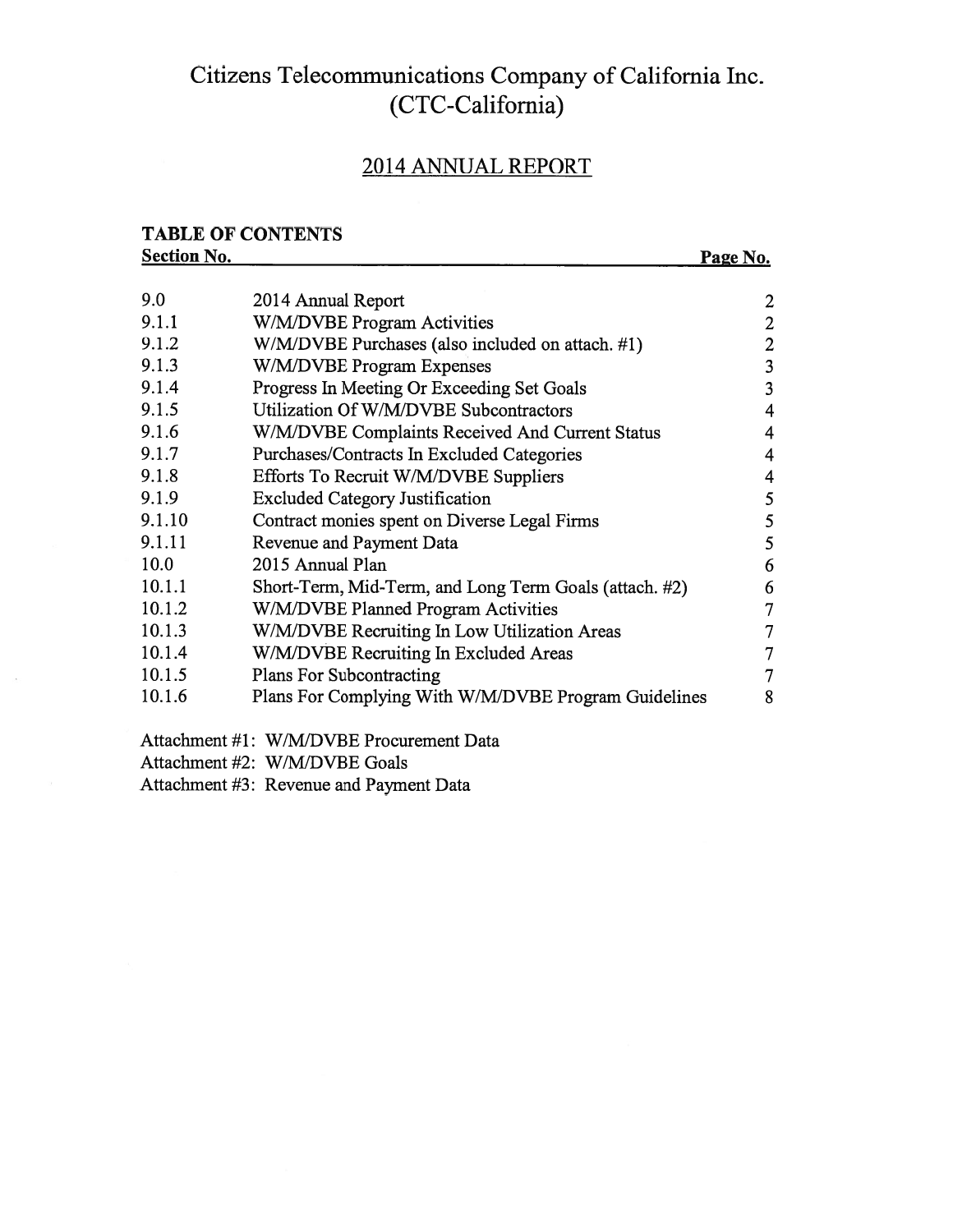### 9.0 2014 ANNUAL REPORT

### 1. 9.1.1 A DESCRIPTION OF W/MIDVBE PROGRAM ACTIVITIES ENGAGED IN DURING THE PREVIOUS CALENDAR YEAR.

### INTERNAL PROGRAM ACTIVITIES.

As in prior years, CTC-California, along with other units of Citizens Communications, has continued to seek additional strategic opportunities in its business operations during 2014 to increase efficiency and customer satisfaction.

CTC-California continued its commitment to the W/M/DVBE program and its employees, with operations and purchasing responsibilities encouraged to utilize W/M/DVBEs as much as possible.

As in prior years, copies ofthis 2014 CTC-California's annual W/M/DVBE repor<sup>t</sup> and plans were distributed to Citizens' executive managemen<sup>t</sup> employees.

Inquiries from W/M/DVBEs continue to be routed to Regulatory, Operations, Engineering, & Procurement or other applicable departments to investigate the possibility of qualifying <sup>a</sup> potential W/M/DVBE supplier for <sup>a</sup> specific procuremen<sup>t</sup> opportunity. In addition, the role of publicizing available W/M/DVBE vendors and reporting on utilization continues to be <sup>a</sup> responsibility of <sup>a</sup> staffmember in the Corporate Purchasing department.

CTC-California continued to encourage main suppliers to include W/M/DVBEs in their subcontracting activities and repor<sup>t</sup> on their results.

### EXTERNAL PROGRAM ACTIVITIES.

As in pas<sup>t</sup> years, CTC-California continues to use the W/MBE Clearinghouse database as the primary data source of information on qualified W/M/DVBE vendors in the state of California, along with information from news publications and group associations.

### 9.1.2 A SUMMARY OF W/M/DVBE PURCHASES

The attached spreadsheet (Attachment #1) contains summaries of CTC-California's W/M/DVBE purchases for calendar year 2014 with <sup>a</sup> breakdown by Standard Industrial Classification (SIC) Code, Major Group and Product. There are four (4) tables that identify W/M/DVBE Procurement by Product, by Service, by Subcontractor Product and Service, and the combined Product and Service Detail (total). Product and Service Detail combines all product and service purchases for CTC-Califomia.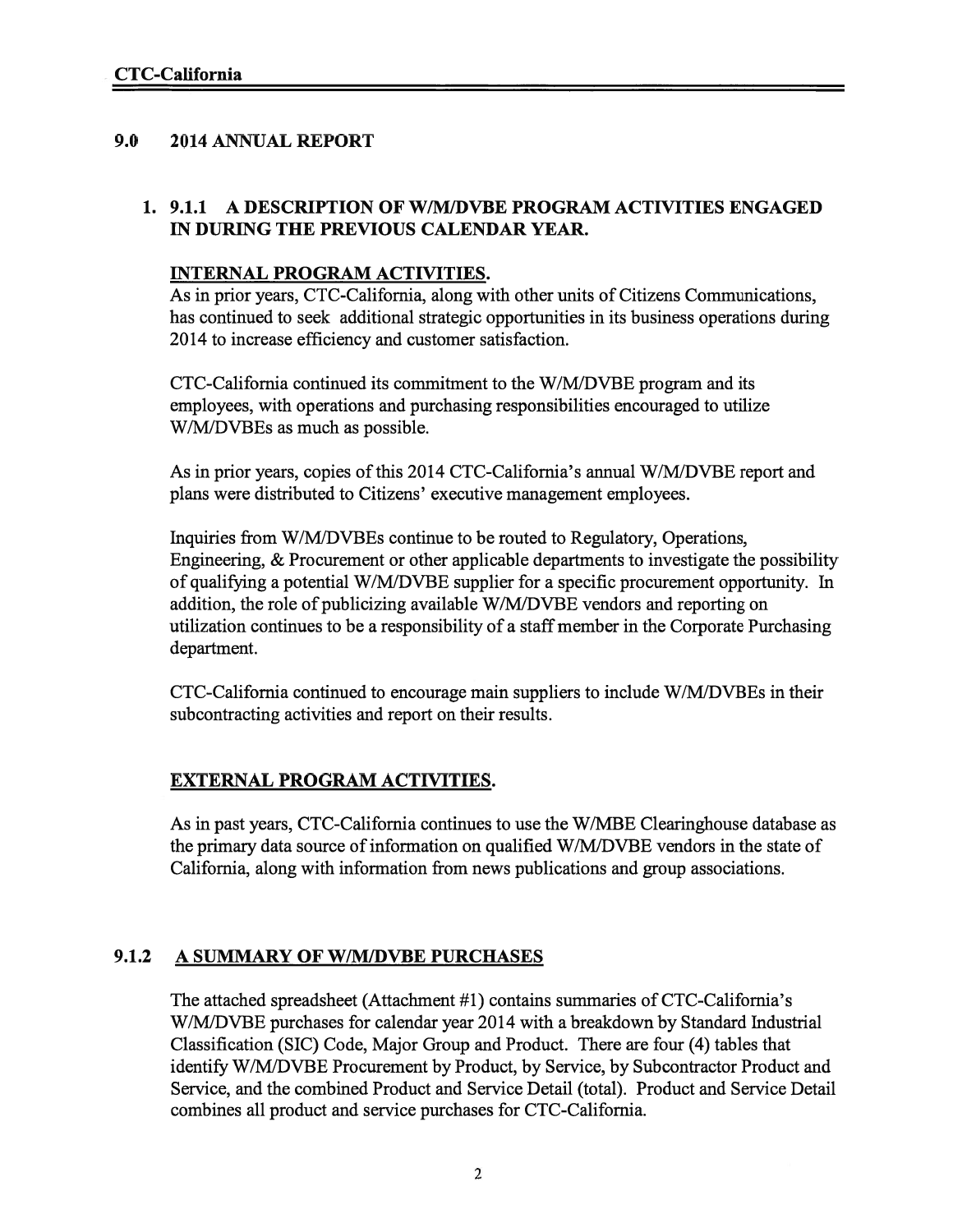### 9.1.3 W/M/DVBE PROGRAM EXPENSES

The following is <sup>a</sup> summary of CTC-California's W/M/DVBE Program expenses incurred in 2014.

|  | <b>Citizens Telecommunications Company of CA</b> | March 1,<br>2014 | 3. G.O. #156 Sec.<br>9.1.3 |
|--|--------------------------------------------------|------------------|----------------------------|
|--|--------------------------------------------------|------------------|----------------------------|

| No.            | 4. Expense Category            | (Actual)   |
|----------------|--------------------------------|------------|
| 1              | Wages                          |            |
| 2 <sup>1</sup> | <b>Other Employee Expenses</b> |            |
| 3              | <b>Program Expenses</b>        | \$1,911.22 |
| 4              | <b>Reporting Expenses</b>      |            |
| 5              | Training                       |            |
| 6              | <b>Consultants</b>             |            |
|                | Other                          |            |
| 8              | <b>TOTAL</b>                   | \$1,911.22 |

### 9.1.4 A DESCRIPTION OF PROGRESS IN MEETING OR EXCEEDING SET GOALS AND AN EXPLANATION OF ANY CIRCUMSTANCES THAT MAY HAVE CAUSED THE UTILITY TO FALL SHORT OF ITS GOALS:

The reported direct W/M/DVBE overall expenditures for CTC-California decreased by \$809,213 over gross procuremen<sup>t</sup> in 2013 (\$695,940 versus \$1,505,153), or -53.76% year over year. This decrease is attributed to miscategorized spend with Westech Industries Inc. and somewhat offset by increased spend with KGP Logistics Inc. and The Blackstone Group. CTC-Califomia reported spend for 2014 of \$25,576,420 versus 2013 spend of \$19,530,397 for an increase of 30.96%.

The telecommunications industry is highly competitive, which requires CTC-Califomia and the company as <sup>a</sup> whole to continually review costs. Citizens' continues to focus on competitive sourcing to reduce expenses.

CTC-Califomia continues to make progress toward its participation goals (again, with some differences in the projected distribution amongs<sup>t</sup> qualifying groups), as evidenced in our latest report.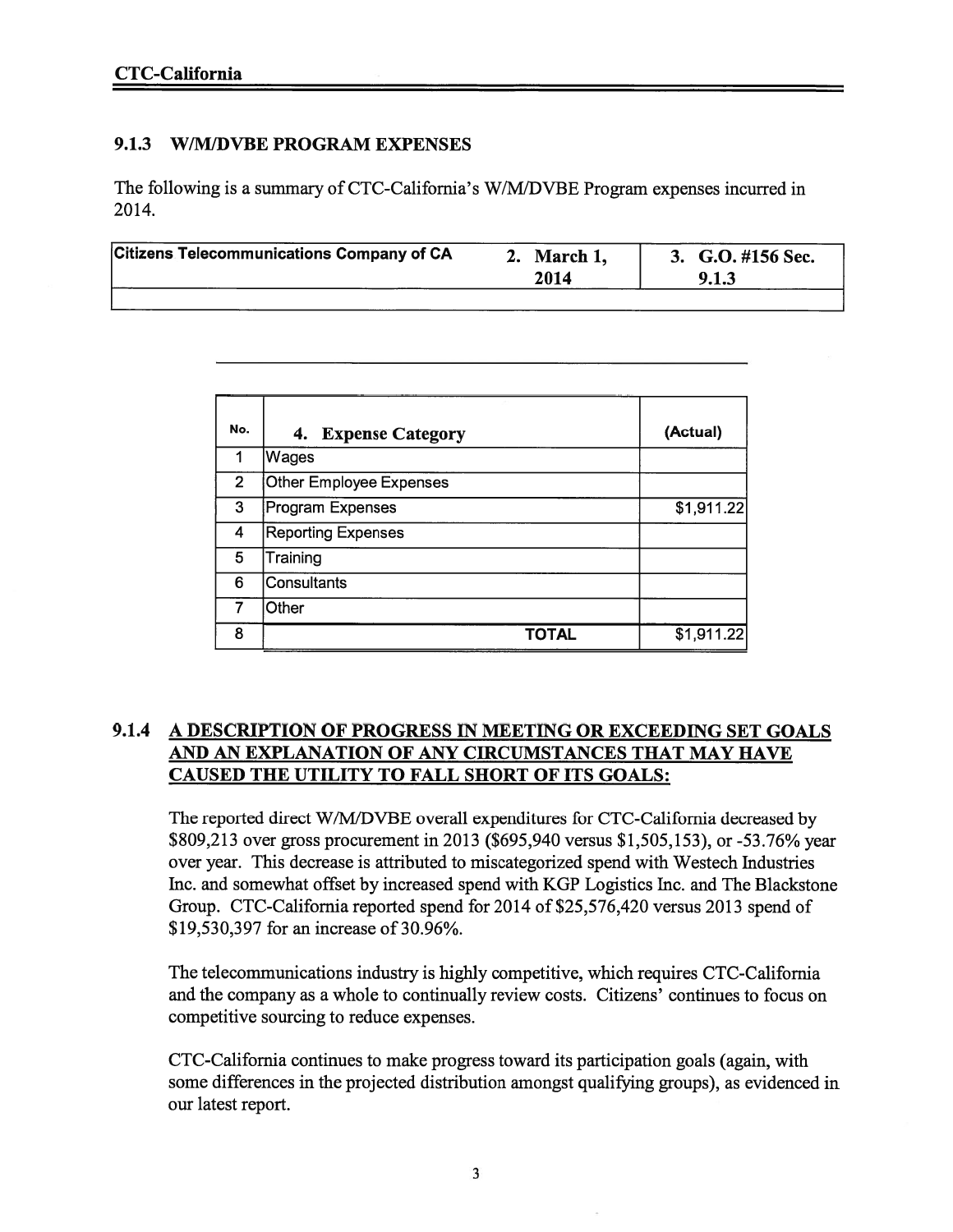CTC-Califomia has provided on the following table <sup>a</sup> comparison of current year results to current year goals.

### 9.1.5 A SUMMARY OF PRIME CONTRACTOR UTILIZATION OF W/M/DVBE **SUBCONTRACTORS**

### A. Each utility shall encourage and assist its prime contractors to develop plans to increase the utilization of W/M/DVBE as subcontractors.

Citizens Procurement/ Strategic Sourcing department will continue to have as a goal that W/M/DVBE clauses are included in applicable supplier agreements that are executed in 2015 and requesting that new suppliers certify W/M/DVBE status during initial qualification to do business with the company. Citizens will be including W/M/DVBE activity by suppliers in our ongoing updating of selected vendor lists in 2015.

### B. Prime contractors shall be encouraged to submit to the utility, plans that include goals for the utilization of W/M/DVBEs as subcontractors.

Please refer to the explanation in A. above.

### 9.1.6 A LIST OF W/M/DVBE COMPLAINTS RECEIVED DURING THE PAST YEAR. ACCOMPANIED BY A BRIEF DESCRIPTION OF THE NATURE OF EACH COMPLAINT AND ITS RESOLUTION OR CURRENT STATUS:

CTC-Califomia did not receive any formal complaints filed with the Commission in connection with its W/M/DVBE program during the 2014 reporting period. CTC-Califomia maintained an internal appeals process as outlined in GO 156, Section 7, to accept, review and resolve complaints relating to CTC-California's W/M/DVBE program.

### 9.1.7 A SUMMARY OF PURCHASES AND/OR CONTRACTS FOR PRODUCTS AND SERVICES IN EXCLUDED CATEGORIES.

Not applicable according to Decision 03-11-024.

### 9.1.8 A DESCRIPTION OF ANY EFFORTS MADE TO RECRUIT W/M/DVBE SUPPLIERS OF PRODUCTS OR SERVICES IN PURCHASING CATEGORIES WHERE W/M/DVBE UTILIZATION HAS BEEN LOW.

The Procurement Department ensured that inquiries from vendors were answered individually. In addition, any and all materials/brochures from W/M/DVBEs were routed to the appropriate personnel for review to determine if there were purchasing opportunities for the supplies/services offered. The tasking of <sup>a</sup> staffmember in the Corporate Purchasing Department with co-coordinating the identification and reporting of potential W/M/DVBE suppliers continues to bring consistency and structure to these efforts.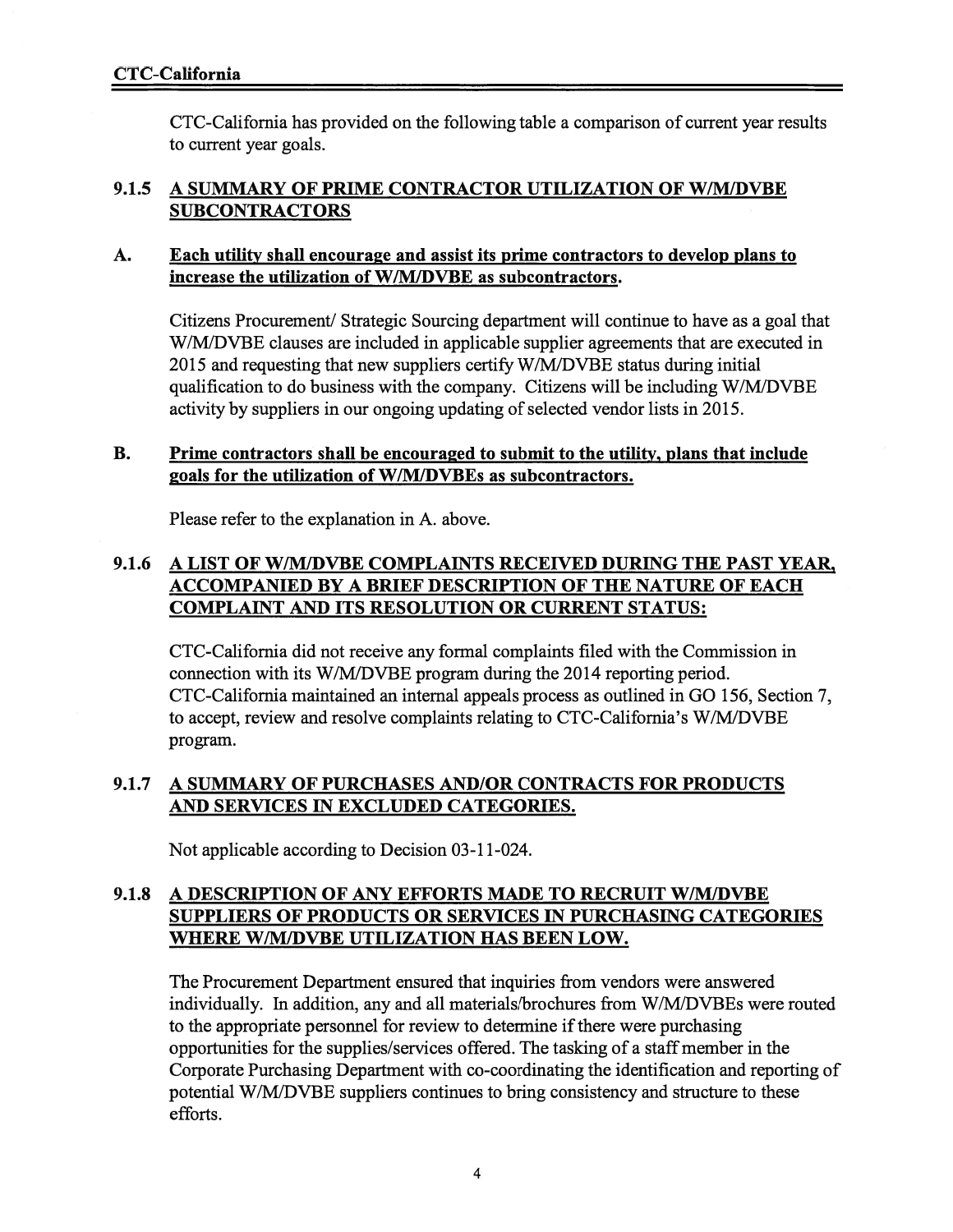### 9.1.9 A JUSTIFICATION FOR THE CONTINUED EXISTENCE OF ANY EXCLUDED CATEGORY OF PRODUCTS OR SERVICES WHICH HAS BEEN REMOVED FROM THE PURCHASING DOLLAR BASE USED TO SET GOALS BECAUSE OF THE ESTABLISHED UNAVAILABILITY OF W/M/DVBE VENDORS.

Not applicable according to Decision 03-11-024.

### 9.1.10 CONTRACT MONIES SPEND ON DIVERSE LEGAL FIRMS.

In Accordance with the Public Utilities Commission letter dated December 15, 2006, the utilities are allowed to report two additional measures of their efforts to broaden diversity in the legal services area. Citizens Communications spen<sup>t</sup> Contract monies on diverse legal firms that were not CPUC certified as follows:

These monies have not been included on the attachment matrix identifying Procurement Spend (tab #1), but are included in this section in response to the PUC letter dated December 15, 2006 in an effort to preclude any change to the existing reporting requirements under General Order 156.

### 9.1.11 REVENUE AND PAYMENT DATA.

In compliance with ordering paragraph 1 of D: 06-11-028, Attachment #3 provides, Frontier's "Data on the Number of Vendors" and "Revenue and Payment Data".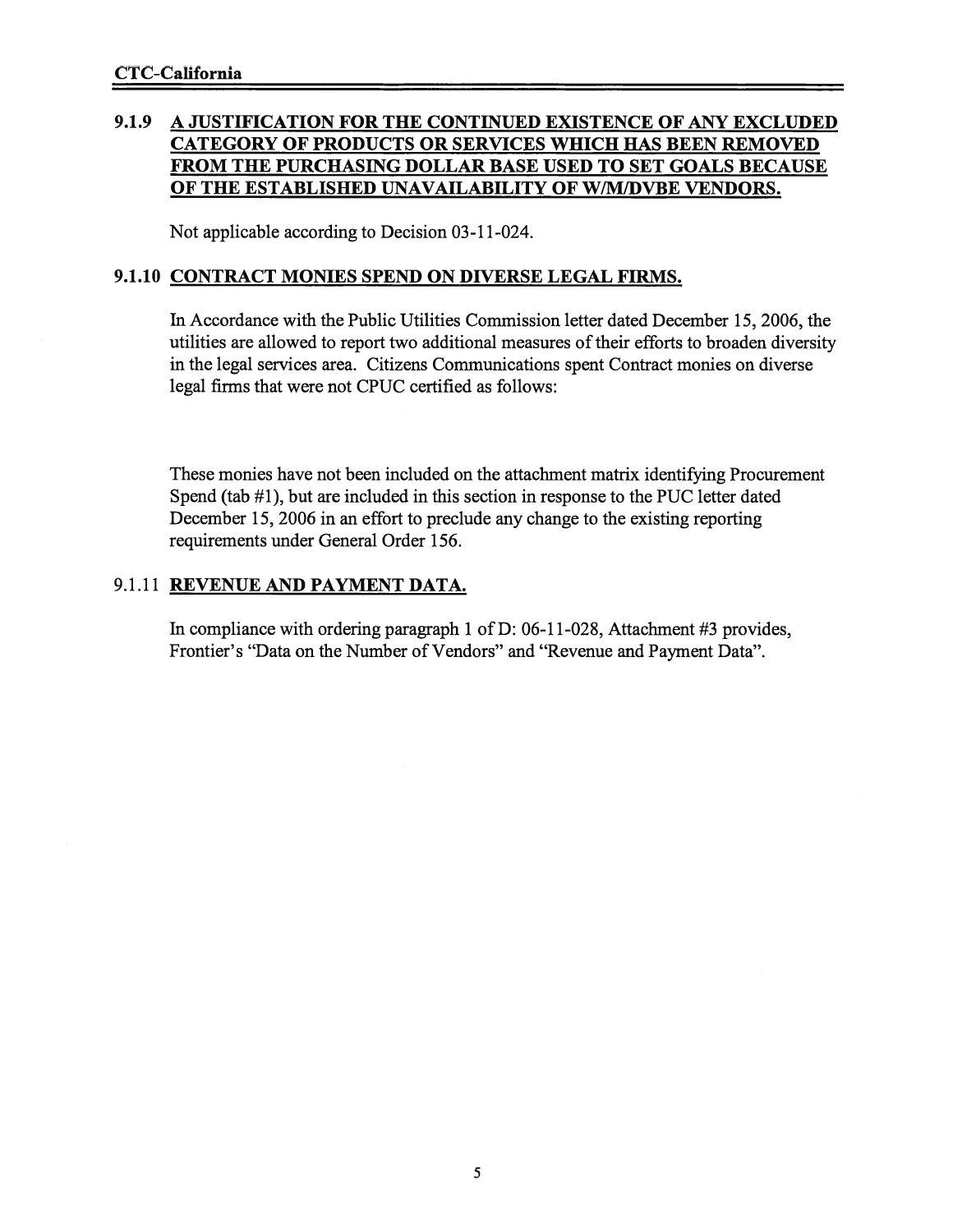### 10.0 2015 ANNUAL PLAN

### 10.1.1 SHORT, MID-TERM AND LONG-TERM GOALS:

It is the goal of CTC-California and the Corporate Procurement Organization to continue to develop and implement programs that will provide maximum opportunity to vendor applicants regardless of race, creed, color, religion, gender or economic status.

Transport/Broadband is an area of purchasing activity that had previously been excluded from the gross spend reporting for the program. Spend in this area is dependent upon prevailing economic and demographic conditions providing <sup>a</sup> limited supply source for Transport/Broadband manufacturers. Our current deployment of Transport/Broadband manufacturers, none of which, to CTC-California's knowledge are W/M/DVBE owned and operated continues to shrink. Of these manufacturers, CTC-California has standardized on Tellabs (formerly Advanced Fiber Communications), Alcatel — Lucent Inc. (formerly two separate companies), Cisco, Genband (formerly Northern Telecom), Adtran and Calix. CTC-California continues to have <sup>a</sup> proportionately large spend in the Transport/Broadband area with little or no opportunity for W/M/DVBE participation going forward.

As a result of prior use of these vendors, there is much embedded technology in the CTC-California operation. Network compatibility and consistency are considerations that lead CTC-Califomia to anticipate <sup>a</sup> similar level of procuremen<sup>t</sup> activity with these vendors in the 2014 reporting year. CTC-California will continue to use available resources to seek out areas where subcontracting opportunities may exist for W/M/DVBE participation with these vendors.

CTC-California has provided on the attached spreadsheet (Attachment #1, tab #2) depicting its short term, mid-term and long-term goals, with <sup>a</sup> breakdown by Standard Industrial Classification (SIC) Code, Major Group, and Product category, for the utilization of W/M/DVBE vendors. Our short-, mid- and long-term goals recognize our continued commitment to W/M!DVBE opportunities whenever possible. The short-term (2015), mid-term (2017) and long- term (2019) goals of W/M/DVBE participation against gross procuremen<sup>t</sup> are relatively flat based on the expectation that reduced spend over the period will provide for <sup>a</sup> fixed percentage of W/M/DVBE spend. Frontier has increased spend with KGP Logistics and expects the trend to continue at this point in time. CTC California continues to research new product and service offerings for introduction to customers. However, at this time it is unclear when new product offerings may be made available to CTC-Califomia's customers, and it is unknown at this time whether qualifying W/M/DVBE suppliers are, or will be, active in the supply and servicing of these products.

CTC-California will continue to make efforts to meet its W/MIDVBE purchases at the goals set forth in GO 156, the PUC D.95-12-045, and to improve upon these goals whenever opportunities arise.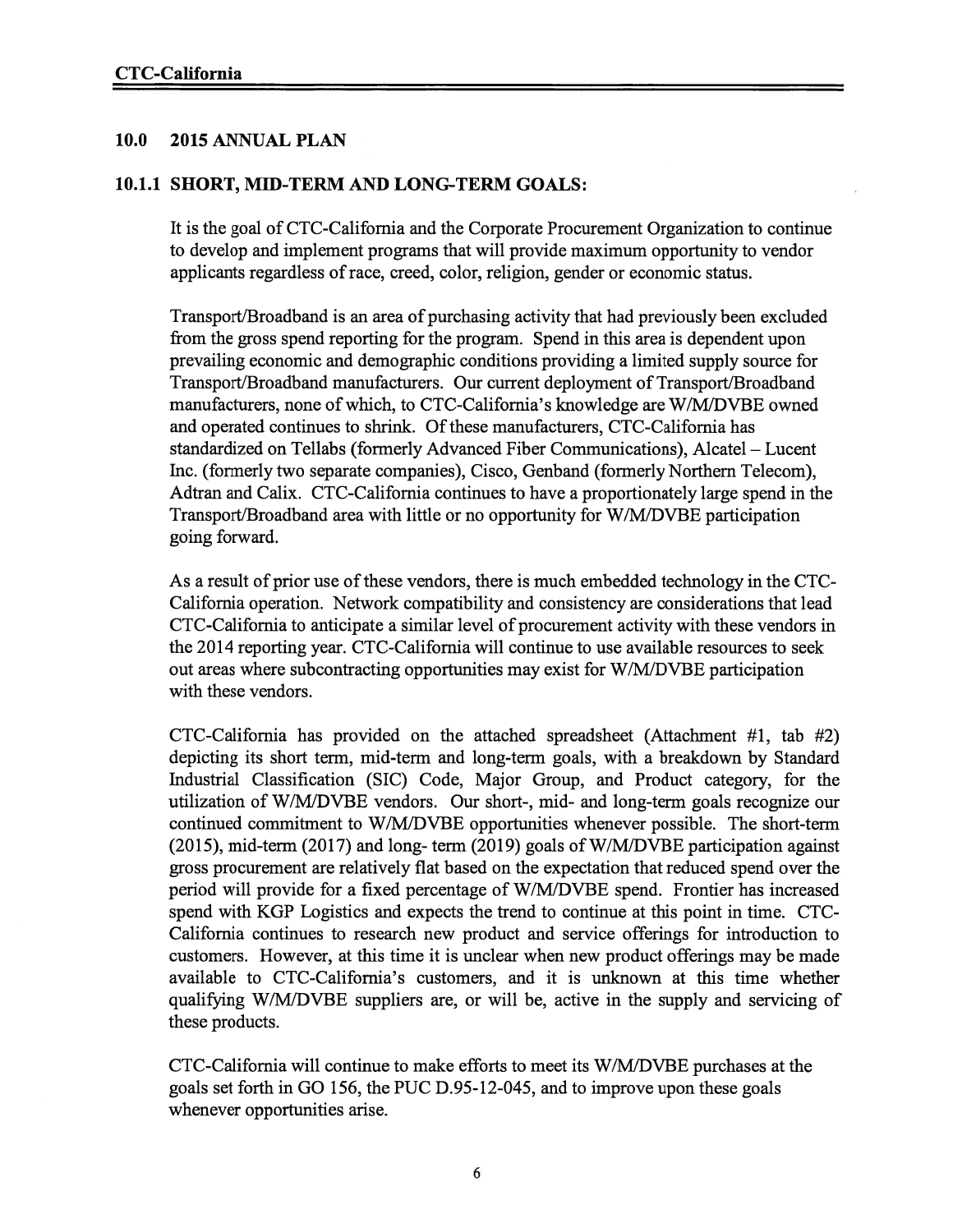### 10.1.2 A DESCRIPTION OF W/M/DVBE PROGRAM INTERNAL AND EXTERNAL ACTIVITIES PLANNED FOR THE NEXT CALENDAR YEAR:

- Continue to encourage staff with purchasing responsibilities to include W/M/DVBEs in all purchasing and contracting activities.
- Continue to require qualifying W/M/DVBE Enterprises to identify themselves as par<sup>t</sup> of their application to be an approved vendor with the company.
- Make lists of W/M/DVBEs available to personnel with buying duties, coordinated through Corporate Procurement.
- Increase Company awareness of the program and accomplish the objectives of CTC California's annual W/M/DVBE Plan coordinated through Corporate Procurement.
- Improve local contact with W/M/DVBE organizations, community agencies and community leaders to further promote the Company's program.

### 10.1.3 PLANS FOR RECRUITING W/M/DVBE VENDORS OF LOW UTILIZED AREAS:

CTC-California will continue to:

- Urge all potential uncertified W/M!DVBEs to apply for and maintain clearinghouse or reciprocal agency certification;
- Search the listings of verified vendors within the low utilization categories to make contact and develop relationships that will lead to greater utilization;
- Work actively with other utilities to share ideas on how to identify and solicit new W/M/DVBE vendors.

### 10.1.4 PLANS FOR SEEKING AND/OR RECRUITING W/M/DVBE VENDORS IN ANY EXCLUDED CATEGORY:

CTC-California will continue to seek opportunities in the purchase of significant products and services, and will encourage local managemen<sup>t</sup> to expand opportunities for W/M/DVBE vendors in the product and services categories in which they are available.

### 10.1.5 PLANS FOR ENCOURAGING BOTH PRIME CONTRACTORS AND GRANTEES TO ENGAGE W/M/DVBEs IN SUBCONTRACTS IN ALL CATEGORIES WHICH PROVIDE SUBCONTRACTING OPPORTUNITIES:

CTC-Califomia will continue to encourage its prime suppliers to measure and repor<sup>t</sup> on their utilization ofW/M/DVBE vendors as subcontractors, and provide reliable detailed reporting of such activity for inclusion on this report.

CTC-California will continue to refer prime contractors to listings of verified W/M/DVBE vendors published on the Internet by the WMBE Clearinghouse for their use. In addition, the company's Procurement Department will make efforts to ensure that <sup>a</sup> W/M/DVBE clause asking suppliers to include W/M/DVBE sub-contractors, as appropriate, and repor<sup>t</sup> on resulting W/M/DVBE activity is par<sup>t</sup> of future agreements.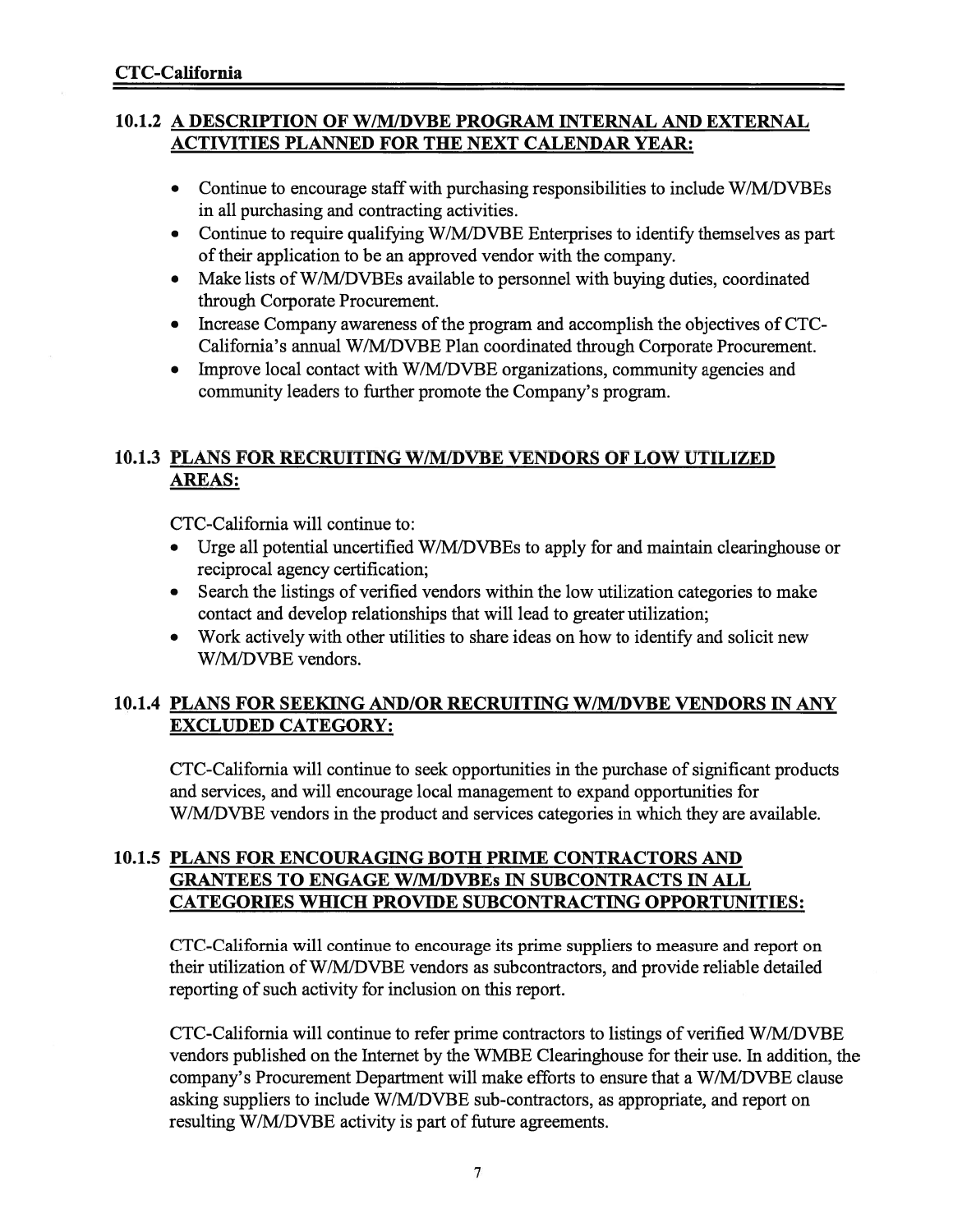### 10.1.6 PLANS FOR COMPLYING WITH THE W/M/DVBE PROGRAM GUIDELINES ESTABLISHED BY PU CODE 8283.

CTC-California will continue its efforts to include as many W/M/DVBEs as possible in its procuremen<sup>t</sup> activities and to follow the program guidelines established by the Commission. Senior Procurement Department personnel will continue to actively communicate to their direct reports, on <sup>a</sup> routine basis, the need to positively influence W/M/DVBE activity and meet CTC-California's goals.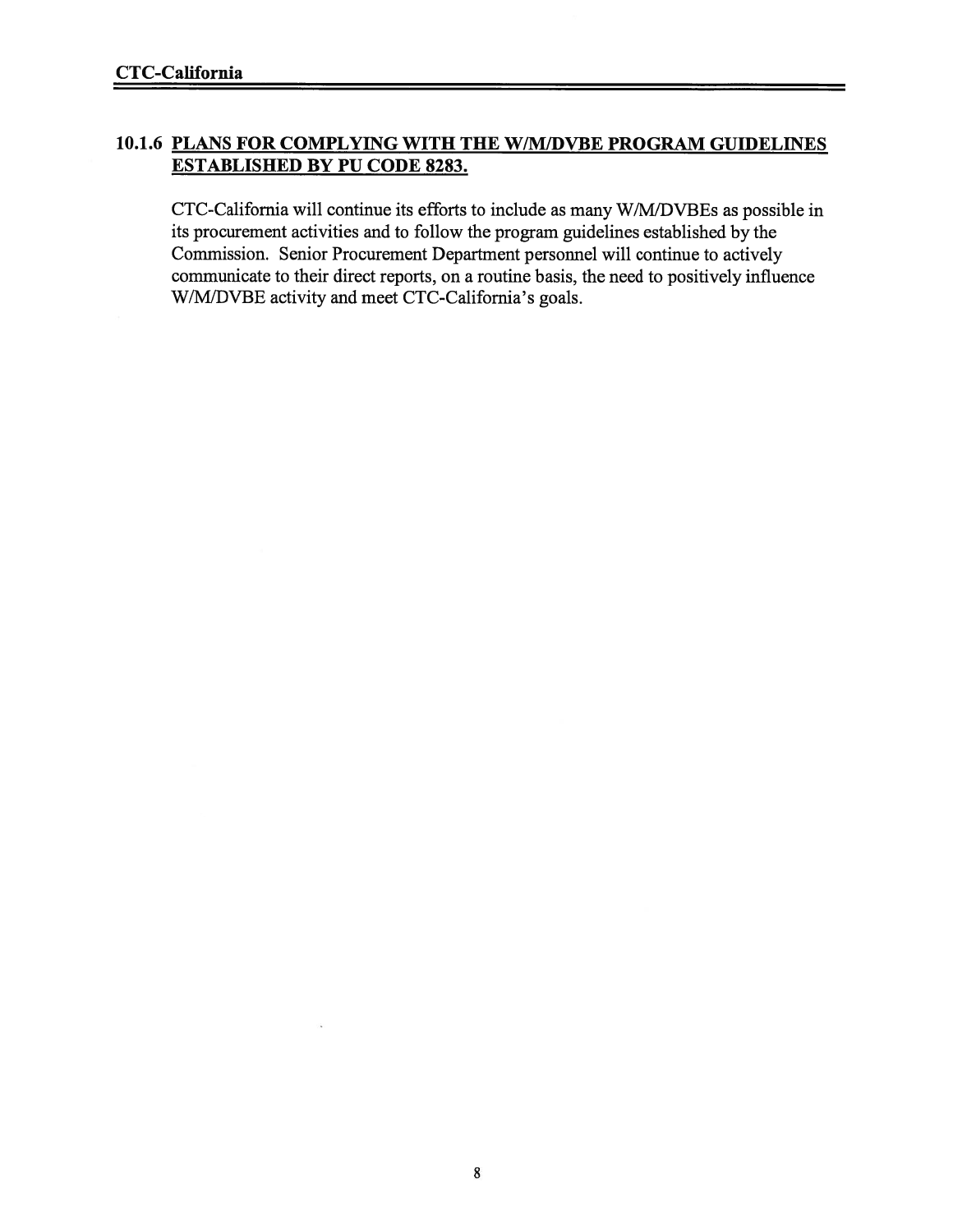| ֠<br><b>Contract Contract Contract Contract Contract Contract Contract Contract Contract Contract Contract Contract Co</b> |
|----------------------------------------------------------------------------------------------------------------------------|
|                                                                                                                            |
|                                                                                                                            |
|                                                                                                                            |
|                                                                                                                            |
|                                                                                                                            |

 $\overline{\phantom{a}}$ 

 $\ddot{\phantom{0}}$ 

|              |                       | Citizens Telecommunications Company of California Inc. |                   |                 |     |                    |                    |          |         |                 |                                              |         |                 |                   | 2014                |                     |                      | G.O. #156 Sec. 9.1.2 |                        |
|--------------|-----------------------|--------------------------------------------------------|-------------------|-----------------|-----|--------------------|--------------------|----------|---------|-----------------|----------------------------------------------|---------|-----------------|-------------------|---------------------|---------------------|----------------------|----------------------|------------------------|
|              |                       |                                                        |                   |                 |     |                    | <b>WWL</b>         |          |         |                 | DVBE PROCUREMENT BY PRODUCT CATEGORY - DETAI |         |                 |                   |                     |                     |                      |                      |                        |
|              |                       |                                                        |                   |                 |     |                    |                    |          |         |                 |                                              |         |                 |                   |                     |                     |                      |                      |                        |
|              |                       |                                                        |                   |                 |     |                    |                    |          |         |                 |                                              |         |                 |                   |                     |                     | <b>Subtotal</b>      | Service              |                        |
|              |                       |                                                        |                   |                 |     |                    |                    |          |         |                 |                                              |         |                 |                   |                     |                     | Women,               | Disabled             |                        |
|              |                       |                                                        |                   |                 |     |                    |                    |          |         |                 |                                              |         |                 |                   | Minority            | Women               | Minority             | Veterans             |                        |
|              |                       |                                                        |                   | Asian           |     | Black              |                    | Hispanic |         | Native-Amer.    | <b>Other</b>                                 |         | Total           | Total             | <b>Business</b>     | <b>Business</b>     | <b>Business</b>      | <b>Business</b>      |                        |
| SIC CATEGORY | Group<br><b>Major</b> | Products                                               | Men               | Women           | Men | Women              | Men                | Women    | Men     | Women           | <b>Sex</b>                                   | Women   | Minority<br>Men | Minority<br>Women | Enterprise<br>(MBE) | Enterprise<br>(WBE) | Enterprise<br>(WWBE) | Enterprise<br>(DVBE) | <b>WMDVBE</b><br>Total |
| 57           | 5                     | Engineering, Architectural                             |                   |                 |     |                    |                    |          |         |                 |                                              |         | 0               |                   |                     |                     |                      | o                    |                        |
|              |                       |                                                        | क ङ               | 0.0000% 0.0000% |     | 0.0000%            | 0.0000%<br>0.0000% | 0.0000%  | 0.0000% | 0.0000%         | 0.0000%                                      | 0.0000% | 0.0000%         | 0.0000%           | 0.0000%             | 0.0000%             | 0.0000%              | 0.0000%              | 0.0000%                |
| 179          | $\ddot{ }$            | Misc Special Trade Contractors                         | ఱ∣ఇ               |                 |     |                    | ē                  |          |         |                 |                                              |         |                 |                   |                     | 67,494              | 67,494               |                      | 67,494                 |
|              |                       |                                                        |                   | 0.0000% 0.0000% |     | 0.0000%            | 0.0000%<br>0.0000% | 0.0000%  | 0.0000% | 0.0000%         | 0.0000%                                      | 0.0000% | 0.0000%         | 0.0000%           | 0.0000%             | 0.2639%             | 0.2639%              | 0.0000%              | 1.2639%                |
| 103          | ă                     | Lead and Zinc Ores                                     | ∞ ङ               |                 |     |                    |                    |          |         |                 | 156                                          |         | 156             |                   | 156                 |                     | 156                  |                      | 156                    |
|              |                       |                                                        |                   | 0.0000% 0.0000% |     | 0.0000%            | 0.0000%<br>0.0000% | 0.0000%  | 0.0000% | 0.0000%         | 0.0006%                                      | 0.0000% | 0.0006%         | 0.0000%           | 0.0006%             | 0.0000%             | 0.0006%              | 0.0000%              | 0.0006%                |
| 506          | ន្ល                   | Electronic Parts and Equipment                         | ∞ ङ               |                 |     | 187                |                    |          |         |                 |                                              |         | 187             |                   | 187                 | 553,984             | 554,171              |                      | 554,171                |
|              |                       |                                                        |                   | 0.0000% 0.0000% |     | 0.0007%            | 0.0000%<br>0.0000% | 0.0000%  | 0.0000% | 0.0000%         | 0.0000%                                      | 0.0000% | 0.0007%         | 0.0000%           | 0.0007%             | 2.1660%             | 2.1667%              | 0.0000%              | 2.1667%                |
| 517          | 2                     | Petroleum and Petroleum Products                       | ⊕∣%               |                 | ៑   |                    |                    | 684      |         |                 |                                              |         | 684             |                   | 684                 |                     | 684                  |                      | 684                    |
|              |                       |                                                        |                   | 0.0000% 0.0000% |     | 0.0000%            | 0.0027%<br>0.0000% | 0.0000%  | 0.0000% | 0.0000%         | 0.0000%                                      | 0.0000% | 0.0027%         | 0.0000%           | 0.0027%             | 0.0000%             | 0.0027%              | 0.0000%              | 0.0027%                |
| 503          | ន្ល                   | Lumber and Other Constr Mat                            | ⊕ ॐ               |                 |     |                    |                    |          |         |                 |                                              |         |                 |                   |                     | 336                 | 33                   |                      | 336                    |
|              |                       |                                                        |                   | 0.0000% 0.0000% |     | 0.0000%            | 0.0000%<br>0.0000% | 0.0000%  | 0.0000% | 0.0000%         | 0.0000%                                      | 0.0000% | 0.0000%         | 0.0000%           | 0.0000%             | 0.0013%             | 0.0013%              | 0.0000%              | 0.0013%                |
| 873          | 53                    | Research, Development & Testing                        | क ङ               |                 |     |                    |                    |          |         |                 |                                              |         |                 |                   |                     |                     |                      |                      | 0                      |
|              |                       |                                                        |                   | 0.0000% 0.0000% |     | 0.0000%<br>0.0000% | 0.0000%            | 0.0000%  | 0.0000% | 0.0000%         | 0.0000%                                      | 0.0000% | 0.0000%         | 0.0000%           | 0.0000%             | 0.0000%             | 0.0000%              | 0.0000%              | 0.0000%                |
| 504          | ន                     | Professional and Commercial<br>Equipment               | श्रीरु            |                 |     | ۰                  |                    |          |         |                 |                                              |         |                 |                   |                     | 665                 | 665                  |                      | 665                    |
|              |                       |                                                        |                   | 0.0000% 0.0000% |     | 0.0000%<br>0.0000% | 0.0000%            | 0.0000%  | 0.0000% | 0.0000%         | 0.0000%                                      | 0.0000% | 0.0000%         | 0.0000%           | 0.0000%             | 0.0026%             | 0.0026%              | 0.0000%              | 0.0026%                |
| 173          | 17                    | Electrical Work                                        | ∞ ङ               | 0.0000% 0.0000% |     | 0.0000%<br>0.0000% | 0.0000%            | 0.0000%  | 0.0000% | 0.0000%         | 0.0000%                                      | 0.0000% | 0.0000%         | 0.0000%           | 0.0000%             | 58,220<br>.2276%    | 0.2276%<br>58,220    | 0.0000%              | 0.2276%<br>58,220      |
| 33           | 1124                  | Service                                                |                   |                 |     |                    |                    |          |         |                 |                                              |         |                 |                   |                     |                     |                      |                      |                        |
|              |                       |                                                        | 0.0000%<br>श्रीरू | 0.0000%         |     | 0.0000%<br>0.0000% | 0.0000%            | 0.0000%  | 0.0000% | 0.0000%         | 0.0000%                                      | 0.0000% | 0.0000%         | 0.0000%           | 0.0000%             | 0.0000%             | 0.0000%              | 0.0000%              | 0.0000%                |
|              |                       | Total                                                  | w                 |                 |     | 187                |                    | 684      |         |                 | 156                                          |         | 1,027           |                   | 1,027               | 680,699             | 681,726              | ۰                    | 681,726                |
|              |                       |                                                        | ぷ                 | 0.0000% 0.0000% |     | 0.0000%<br>0.0007% | 0.0027%            | 0.0000%  |         | 0.0000% 0.0000% | 0.0006%                                      | 0.0000% | 0.0040%         | 0.0000%           | 0.0040%             | 2.6614%             | 2.6654%              | 0.0000%              | 2.6654%                |
|              |                       | <b>Gross Product Procurement</b>                       | 681,726<br>m      |                 |     |                    |                    |          |         |                 |                                              |         |                 |                   |                     |                     |                      |                      |                        |
|              |                       |                                                        |                   |                 |     |                    |                    |          |         |                 |                                              |         |                 |                   |                     |                     |                      |                      |                        |
|              |                       | Gross California Procurement                           | \$25,576,420      |                 |     |                    |                    |          |         |                 |                                              |         |                 |                   |                     |                     |                      |                      |                        |

Percentages are WMDVBE expenditures compared to total spend for CTC of California. Percentages are WMDVBE expenditures compared to total spend for CTC of California.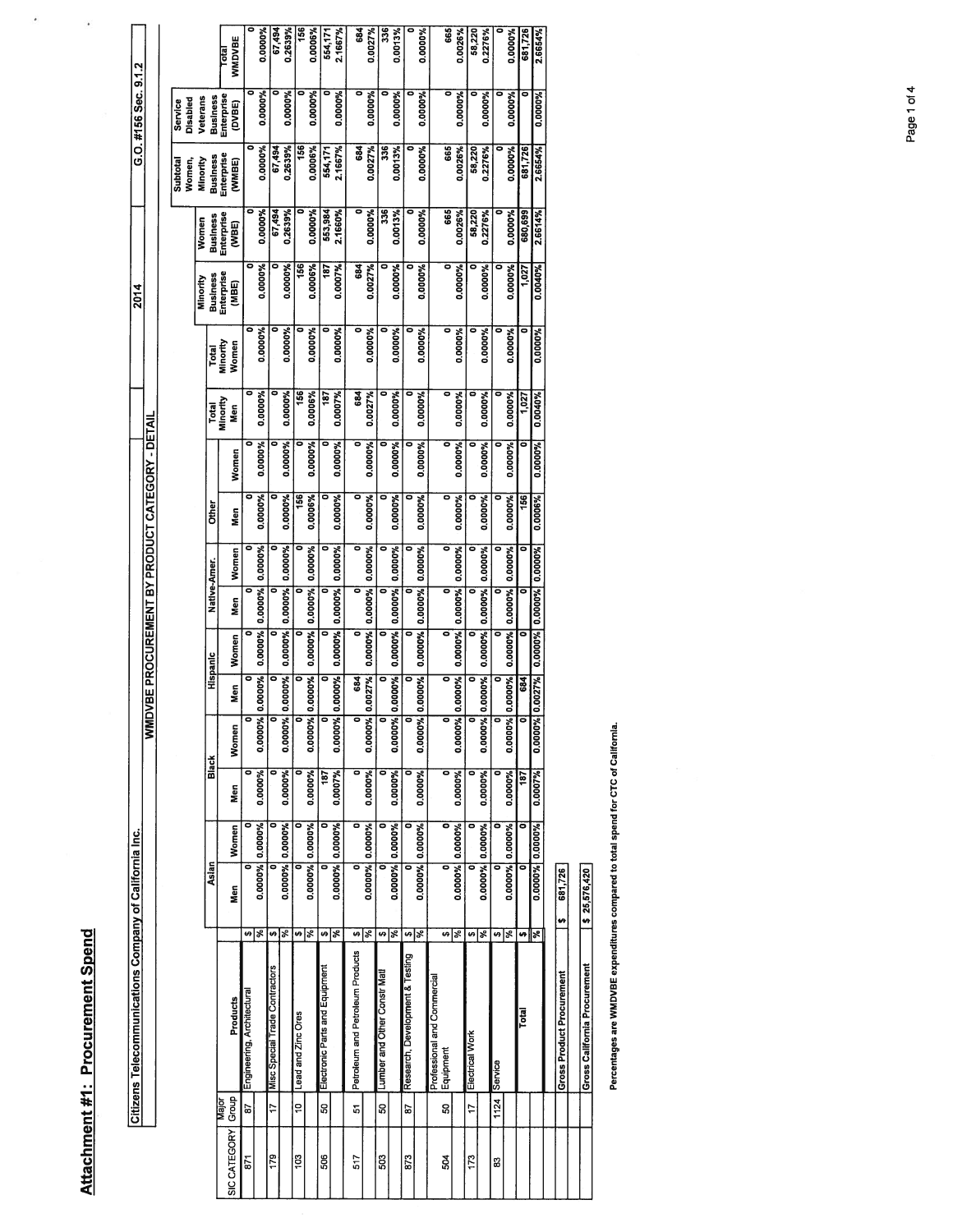|                     |                | Citizens Telecommunications Company of California Inc. |               |                                             |                      |                                 |                                 |                |                                 |                 |              |                                                 |              |                        |                   | 2014                      |                     |                          | G.O. #156 Sec. 9.1.2       |                   |
|---------------------|----------------|--------------------------------------------------------|---------------|---------------------------------------------|----------------------|---------------------------------|---------------------------------|----------------|---------------------------------|-----------------|--------------|-------------------------------------------------|--------------|------------------------|-------------------|---------------------------|---------------------|--------------------------|----------------------------|-------------------|
|                     |                |                                                        |               |                                             |                      |                                 |                                 |                |                                 |                 |              | WMDVBE PROCUREMENT BY SERVICE CATEGORY - DETAIL |              |                        |                   |                           |                     |                          |                            |                   |
|                     |                |                                                        |               |                                             |                      |                                 |                                 |                |                                 |                 |              |                                                 |              |                        |                   |                           |                     |                          |                            |                   |
|                     |                |                                                        |               |                                             |                      |                                 |                                 |                |                                 |                 |              |                                                 |              |                        |                   |                           |                     | <b>Subtota</b><br>Women, | Disabled<br><b>Service</b> |                   |
|                     |                |                                                        |               |                                             |                      |                                 |                                 |                |                                 |                 |              |                                                 |              |                        |                   | Minority                  | Women               | <b>Minority</b>          | Veterans                   |                   |
|                     |                |                                                        |               | Asian                                       |                      | Black                           |                                 | Hispanic       |                                 | Native-Amer.    |              | <b>Other</b>                                    |              | Total                  | Total             | Business                  | Business            | <b>Business</b>          | Business                   |                   |
| <b>SIC CATEGORY</b> | Major<br>Group | Products                                               |               | Nen                                         | Women                | Nen                             | Women                           | Sen<br>Se      | Women                           | Men             | Women        | Men                                             | Women        | <b>Minority</b><br>Men | Minority<br>Women | Enterprise<br><b>EBE)</b> | Enterprise<br>(WBE) | Enterprise<br>(WMBE)     | Enterprise<br>(DVBE)       | WMDVBE<br>Total   |
| 57                  | 29             | Engineering, Architectural                             | မာ            |                                             |                      |                                 |                                 | 4.961          |                                 |                 |              |                                                 | o            | 4,961                  |                   | 4.961                     | ៰                   | 4,961                    |                            | 4,961             |
|                     |                |                                                        | 圖             | 0.0000% 0.0000%                             |                      | 0.0000%                         | 0.0000%                         | 0.0194%        | 0.0000% 0.0000% 0.0000%         |                 |              | 0.0000%                                         | 0.0000%      | 0.0194%                | 0.0000%           | 0.0194%                   | 0.0000%             | 0.0194%                  | 0.0000%                    | 0.0194%           |
| 179                 | $\ddot{ }$     | <b>Misc Special Trade Contractors</b>                  | 圖<br>မာ       | 0.0000% 0.0000%                             |                      | 0.0000%                         | 0.0000%                         | 0.0000%        | 0.0000%                         | 0.0000%         | ,,00000      | 0.0000%                                         |              |                        |                   |                           |                     |                          |                            |                   |
| ខ្ល                 | å              | Lead and Zinc Ores                                     |               |                                             |                      |                                 |                                 |                |                                 |                 |              |                                                 | 0.0000%      | 0.0000%                | 0.0000%           | 0.0000%                   | 0.0000%             | 0.0000%                  | 0.0000%                    | 0.0000%           |
|                     |                |                                                        | श्रेष्ठ       | 0.0000% 0.0000%                             |                      | 0.0000%                         | 0.0000%                         | 0.0000%        | 0.0000% 0.0000% 0.0000%         |                 |              | 0.0000%                                         | 0.0000%      | 0.0000%                | 0.0000%           | 0.0000%                   | ۰<br>0.0000%        | 0.0000%                  | 0.0000%                    | 0.0000%           |
| 506                 | នួ             | Electronic Parts and Equipment                         | ø<br>圖        | 0.0000% 0.0000%                             |                      | 0.0000%                         | 0.0000%                         | 0.0000%        | 0.0000%                         | 0.0000% 0.0000% |              | 0.0000%                                         | 0.0000%      | ۰<br>0.0000%           | 0.0000%           | 0<br>0.0000%              | ۰<br>0.0000%        | 0.0000%                  | 0.0000%                    | 0.0000%           |
| 517                 | 5              | Petroleum and Petroleum Products                       | అ∣న్          | 0.0000% 0.0000%                             |                      | 0.0000%                         | 0.0000%<br>$\bullet$            | 0.0000%<br>0   | 0.0000% 0.0000% 0.0000%<br>ō    | 0               | 0            | 0<br>0.0000%                                    | 0.0000%      | 0<br>0.0000%           | 0.0000%           | 0                         | ۰                   | 0                        |                            | 0                 |
| 503                 | នួ             | Lumber and Other Constr Matl                           |               |                                             |                      |                                 |                                 |                |                                 |                 |              |                                                 |              |                        |                   | 0.0000%                   | 0.0000%             | 0.0000%                  | 0.0000%                    | 0.0000%           |
|                     |                |                                                        | ७ %           | 0.0000% 0.0000%                             |                      | 0.0000%                         | 0.0000%<br>ő                    | 0.0000%        | 0.0000%                         | 0.0000%         | 0.0000%      | 0.0000%                                         | 0.0000%      | 0.0000%                | 0.0000%           | 0.0000%                   | 0.0000%             | 0.0000%                  | 0.0000%                    | 0.0000%           |
| 873                 | 87             | Research, Development & Testing                        | $\frac{2}{3}$ | 0.0360% 0.0000%<br>9,203                    |                      | 0.0000%                         | 0.0000%<br>0                    | 1,0000%        | 0.0000%                         | 0.0000%         | 0.0000%      | 0.0000%                                         | 0.0000%      | 9,203<br>0.0360%       | 0.0000%           | 9,203<br>0.0360%          | ۰<br>0.0000%        | 0.0360%<br>9,203         | 0.0000%                    | 9,203<br>0.0360%  |
| ន្ល                 | S              | Professional and Commercial<br>Equipment               | क∣ङ           | 0.0000% 0.0000%<br>$\overline{\phantom{0}}$ | $\overline{\bullet}$ | $\overline{\bullet}$<br>0.0000% | 0.0000%<br>$\overline{\bullet}$ | ۰<br>0.0000%   | 0.0000%<br>ō                    | 0.0000%<br>0    | 0<br>0.0000% | ö<br>0.0000%                                    | o<br>0.0000% | 0<br>0.0000%           | o<br>0.0000%      | 0<br>0.0000%              | 0<br>0.0000%        | o<br>0.0000%             | 0.0000%                    | 0<br>0.0000%      |
| 173                 | 17             | Electrical Work                                        | 49<br>∣ङ      | 0.0000% 0.0000%                             |                      | 0.0000%                         | 0.0000%<br>o                    | 1.0000%        | 0.0000%                         | 0.0000%<br>Ξ    | 0.0000%      | 0.0000%                                         | 0.0000%      | 0.0000%                | 0.0000%           | 0.0000%                   | 0.0000%             | 0.0000%                  | 0.0000%                    | 0.0000%           |
| 3                   | 1124           | Service                                                | 圖<br>S)       | 0.0000% 0.0000%                             |                      |                                 |                                 |                |                                 |                 |              | នូ                                              |              | ິສ                     |                   | នូ                        | ۰                   | ន                        |                            | នូ                |
|                     |                | Total                                                  | w,            | 9,203                                       |                      | 0.0000%                         | 0.0000%<br>0                    | 0000%<br>4,961 | 0.0000% 0.0000% 0.0000%         | o               |              | 0.0002%<br>នូ                                   | õ<br>0.0000% | 0.0002%<br>14,214      | 0.0000%           | 0.0002%<br>14,214         | 0.0000%<br>۰        | 14,214<br>0.0002%        | 0<br>0.0000%               | 0.0002%<br>14,214 |
|                     |                |                                                        | ∥.⊀           | 0.0360% 0.0000%                             |                      | 0.0000%                         | 0.0000%                         |                | 0.0194% 0.0000% 0.0000% 0.0000% |                 |              | 0.0002%                                         | 0.0000%      | 0.0556%                | 0.0000%           | 0.0556%                   | 0.0000%             | 0.0556%                  | 0.0000%                    | 0.0556%           |
|                     |                | <b>Gross Service Procurement</b>                       | \$            | 14,214                                      |                      |                                 |                                 |                |                                 |                 |              |                                                 |              |                        |                   |                           |                     |                          |                            |                   |
|                     |                |                                                        |               |                                             |                      |                                 |                                 |                |                                 |                 |              |                                                 |              |                        |                   |                           |                     |                          |                            |                   |
|                     |                | <b>Gross California Procurement</b>                    |               | \$ 25,576,420                               |                      |                                 |                                 |                |                                 |                 |              |                                                 |              |                        |                   |                           |                     |                          |                            |                   |

Percentages are WMDVBE expenditures compared to total spend for CTC of California. Percentages are WMDVBE expenditures compared to total spend for CTC of California.

Page 2 of 4

 $\bar{1}$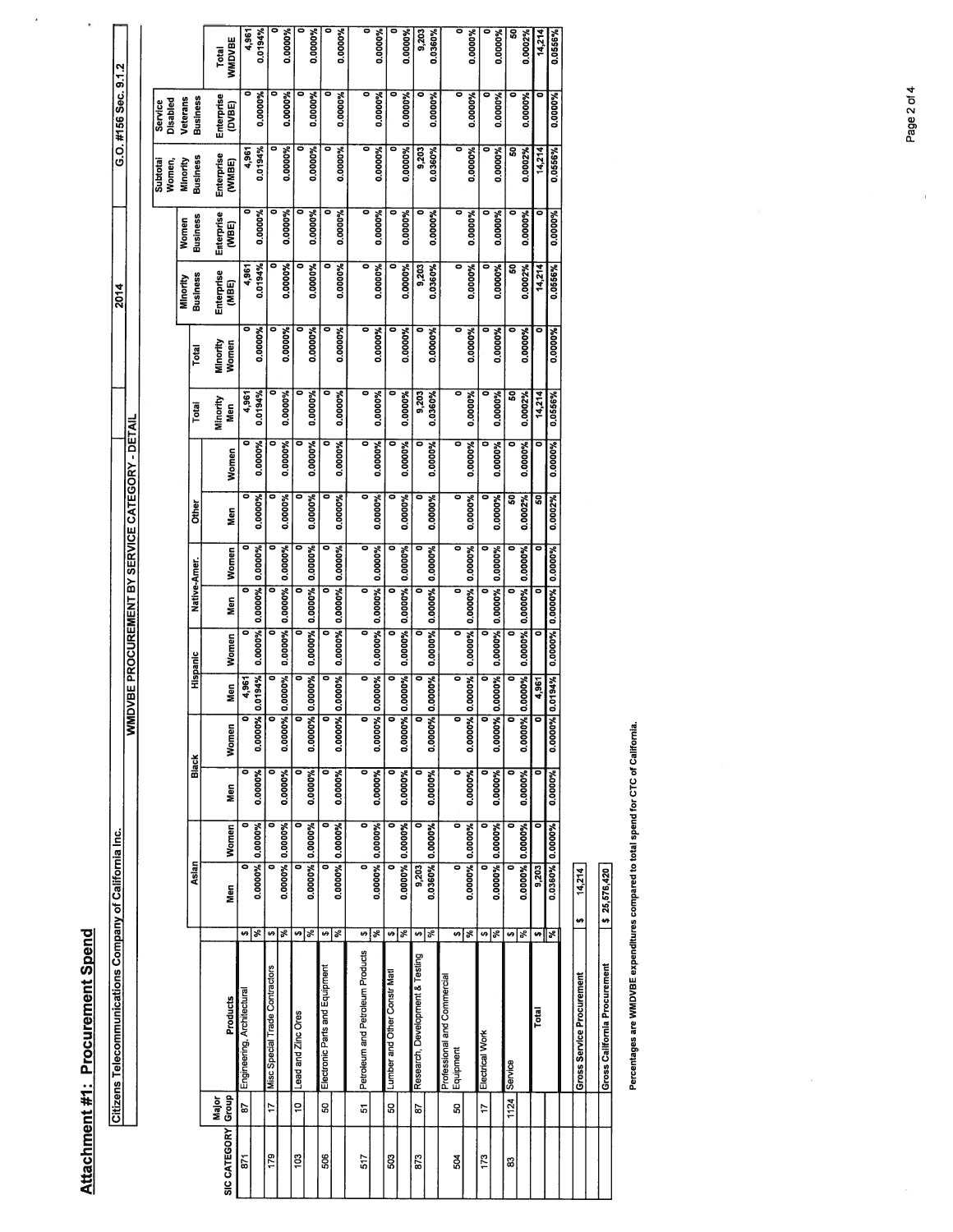Attachment #1: Procurement Spend Attachment #1: Procurement Spend

 $\ddot{\phantom{0}}$ 

×  $\overline{\Gamma}$ 

|              |                | Citizens Telecommunications Company of California Inc. |              |                 |           |                      |            |         |              |         |              |         |                                                      |                   | 2014                |                     |                      | G.O. #156 Sec. 9.1.2 |                 |
|--------------|----------------|--------------------------------------------------------|--------------|-----------------|-----------|----------------------|------------|---------|--------------|---------|--------------|---------|------------------------------------------------------|-------------------|---------------------|---------------------|----------------------|----------------------|-----------------|
|              |                |                                                        |              |                 |           | <b>WINDVBE PROCL</b> |            |         |              |         |              |         | REMENT BY SUBCONTRACTOR PRODUCT AND SERVICE - DETAIL |                   |                     |                     |                      |                      |                 |
|              |                |                                                        |              |                 |           |                      |            |         |              |         |              |         |                                                      |                   |                     |                     | <b>Subtotal</b>      | <b>Service</b>       |                 |
|              |                |                                                        |              |                 |           |                      |            |         |              |         |              |         |                                                      |                   |                     |                     | Women,               | Disabled             |                 |
|              |                |                                                        | Asian        |                 | Black     |                      | Hispanic   |         | Native-Amer. |         |              |         |                                                      |                   | Minority            | Women               | Minority             | Veterans             |                 |
|              |                |                                                        |              |                 |           |                      |            |         |              |         | <b>Other</b> |         | Total                                                | Total             | <b>Business</b>     | <b>Business</b>     | <b>Business</b>      | <b>Business</b>      |                 |
| SIC CATEGORY | Major<br>Group | Products                                               | Men          | Women           | Men       | Women                | Nen        | Women   | Men          | Women   | Men          | Women   | Minority<br>Men                                      | Minority<br>Women | Enterprise<br>(MBE) | Enterprise<br>(WBE) | Enterprise<br>(WWBE) | Enterprise<br>(DVBE) | WMDVBE<br>Total |
| 671          | 29             | U)<br>Engineering, Architectural                       |              |                 |           | 0                    |            |         | 0            |         |              |         | 0                                                    | ۰                 |                     |                     |                      |                      |                 |
|              |                | s,                                                     |              | 0.0000% 0.0000% | 0.0000%   | 0.0000% 0            | 0000%      | 0.0000% | 0.0000%      | 0.0000% | 0.0000%      | 0.0000% | 0.0000%                                              | 0.0000%           | 0.0000%             | 0.0000%             | 0.0000%              | 0.0000%              | 0.0000%         |
| 179          | 17             | 49<br>Misc Special Trade Contractors                   |              |                 |           |                      |            |         |              |         |              |         | 0                                                    |                   |                     |                     |                      |                      |                 |
|              |                | द्भ                                                    |              | 0.0000% 0.0000% | 0.0000%   | 0.0000% 0            | 0000%      | 0.0000% | 0.0000%      | 0.0000% | 0.0000%      | 0.0000% | 0.0000%                                              | 0.0000%           | 0.0000%             | 0.0000%             | 0.0000%              | 0.0000%              | 0.0000%         |
| 103          | å              | ø<br>Lead and Zinc Ores                                |              |                 |           | 0                    |            |         |              |         |              |         | ۰                                                    |                   |                     |                     |                      |                      |                 |
|              |                | इ                                                      |              | 0.0000% 0.0000% | 0.0000%   | 0.0000%              | 0000%<br>∘ | 0.0000% | 0.0000%      | 0.0000% | 0.0000%      | 0.0000% | 0.0000%                                              | 0.0000%           | 0.0000%             | 0.0000%             | 0.0000%              | 0.0000%              | 0.0000%         |
| 506          | នូ             | U)<br>Electronic Parts and Equipment                   |              |                 |           | ö                    |            |         |              |         |              |         | ۰                                                    |                   |                     |                     |                      |                      |                 |
|              |                | ∣ङ                                                     |              | 0.0000% 0.0000% | 0.0000%   | $0.0000%$ 0.         | 76000°     | 0.0000% | 0.0000%      | 0.0000% | 0.0000%      | 0.0000% | 0.0000%                                              | 0.0000%           | 0.0000%             | 0.0000%             | 0.0000%              | 0.0000%              | 0.0000%         |
| 517          | 57             | Ø<br>Petroleum and Petroleum Products                  |              | ō               |           | ᅙ                    |            | 0       |              |         |              |         |                                                      |                   |                     |                     |                      |                      |                 |
|              |                | इ                                                      |              | 0.0000% 0.0000% | 0.0000%   | 0.0000% 0.           | 0000%      | 0.0000% | 0.0000%      | 0.0000% | 0.0000%      | 0.0000% | 0.0000%                                              | 0.0000%           | 0.0000%             |                     |                      | ۰                    |                 |
| 503          | ន              | Ø<br>Lumber and Other Constr Matl                      |              |                 |           | 0                    |            |         |              |         |              |         |                                                      |                   |                     | 0.0000%             | 0.0000%              | 0.0000%              | 0.0000%         |
|              |                | 圖                                                      |              | 0.0000% 0.0000% | 0.0000%   | 0.0000% 0.           | 0000%      | 0.0000% | 0.0000%      | 0.0000% | 0.0000%      | 0.0000% | 0.0000%                                              | 0.0000%           | 0.0000%             | 0.0000%             | 0.0000%              | 0.0000%              | 0.0000%         |
| 873          | 5              | श्री<br>Research, Development & Testing                |              |                 |           |                      |            |         | ៑            |         | ۰            |         | $\bullet$                                            |                   |                     |                     |                      |                      |                 |
|              |                |                                                        |              | 0.0000% 0.0000% | 0.0000%   | 0.0000% 0.           | 0000%      | 0.0000% | 0.0000%      | 0.0000% | 0.0000%      | 0.0000% | 0.0000%                                              | 0.0000%           | 0.0000%             | 0.0000%             | 0.0000%              | 0.0000%              | 0.0000%         |
| 504          | S              | Professional and Commercial<br>Equipment               |              | ៑               | $\bullet$ | ਠ                    |            |         |              | ۰       |              |         |                                                      |                   |                     |                     |                      | 0                    |                 |
|              |                | <u> क्षे</u>                                           |              | 0.0000% 0.0000% | 0.0000%   | 0.0000% 0.           | 0000%      | 0.0000% | 0.0000%      | 0.0000% | 0.0000%      | 0.0000% | 0.0000%                                              | 0.0000%           | 0.0000%             | 0.0000%             | 0.0000%              | 0.0000%              | 0.0000%         |
| 173          | $\ddot{ }$     | ∣%<br>s,<br>Electrical Work                            |              |                 |           |                      |            |         |              |         |              |         |                                                      |                   |                     |                     |                      |                      |                 |
| 33           |                | ω<br>1124 Service                                      |              | 0.0000% 0.0000% | 0.0000%   | $0.0000%$ 0.<br>0    | 0000%      | 0.0000% | 0.0000%      | 0.0000% | 0.0000%      | 0.0000% | 0.0000%                                              | 0.0000%           | 0.0000%             | 0.0000%             | 0.0000%              | 0.0000%              | 0.0000%         |
|              |                | ∣ङ                                                     |              | 0.0000% 0.0000% | 0.0000%   | $0.0000%$ 0.         | 0000%      | 0.0000% | 0.0000%      | 0.0000% | 0.0000%      | 0.0000% | 0.0000%                                              | 0.0000%           | 0.0000%             | 0.0000%             | 0.0000%              | 0.0000%              | 0.0000%         |
|              |                | m<br>Total                                             | o            |                 |           |                      |            |         |              |         | ۰            |         | ۰                                                    |                   |                     |                     |                      | ۰                    |                 |
|              |                | $\frac{3}{6}$                                          |              | 0.0000% 0.0000% | 0.0000%   | 0.0000% 0.           | ,0000%     | 0.0000% | 0.0000%      | 0.0000% | 0.0000%      | 0.0000% | 0.0000%                                              | 0.0000%           | 0.0000%             | 0.0000%             | 0.0000%              | 0.0000%              | 0.0000%         |
|              |                |                                                        |              |                 |           |                      |            |         |              |         |              |         |                                                      |                   |                     |                     |                      |                      |                 |
|              |                | Gross Product and Service<br>Procurement               | m            |                 |           |                      |            |         |              |         |              |         |                                                      |                   |                     |                     |                      |                      |                 |
|              |                |                                                        |              |                 |           |                      |            |         |              |         |              |         |                                                      |                   |                     |                     |                      |                      |                 |
|              |                | Gross California Procurement                           | \$25,576,420 |                 |           |                      |            |         |              |         |              |         |                                                      |                   |                     |                     |                      |                      |                 |
|              |                |                                                        |              |                 |           |                      |            |         |              |         |              |         |                                                      |                   |                     |                     |                      |                      |                 |

Percentages are WMDVBE expenditures compared to total spend for CTC of California. Percentages are WMDVBE expenditures compared to total spend for CTC of California.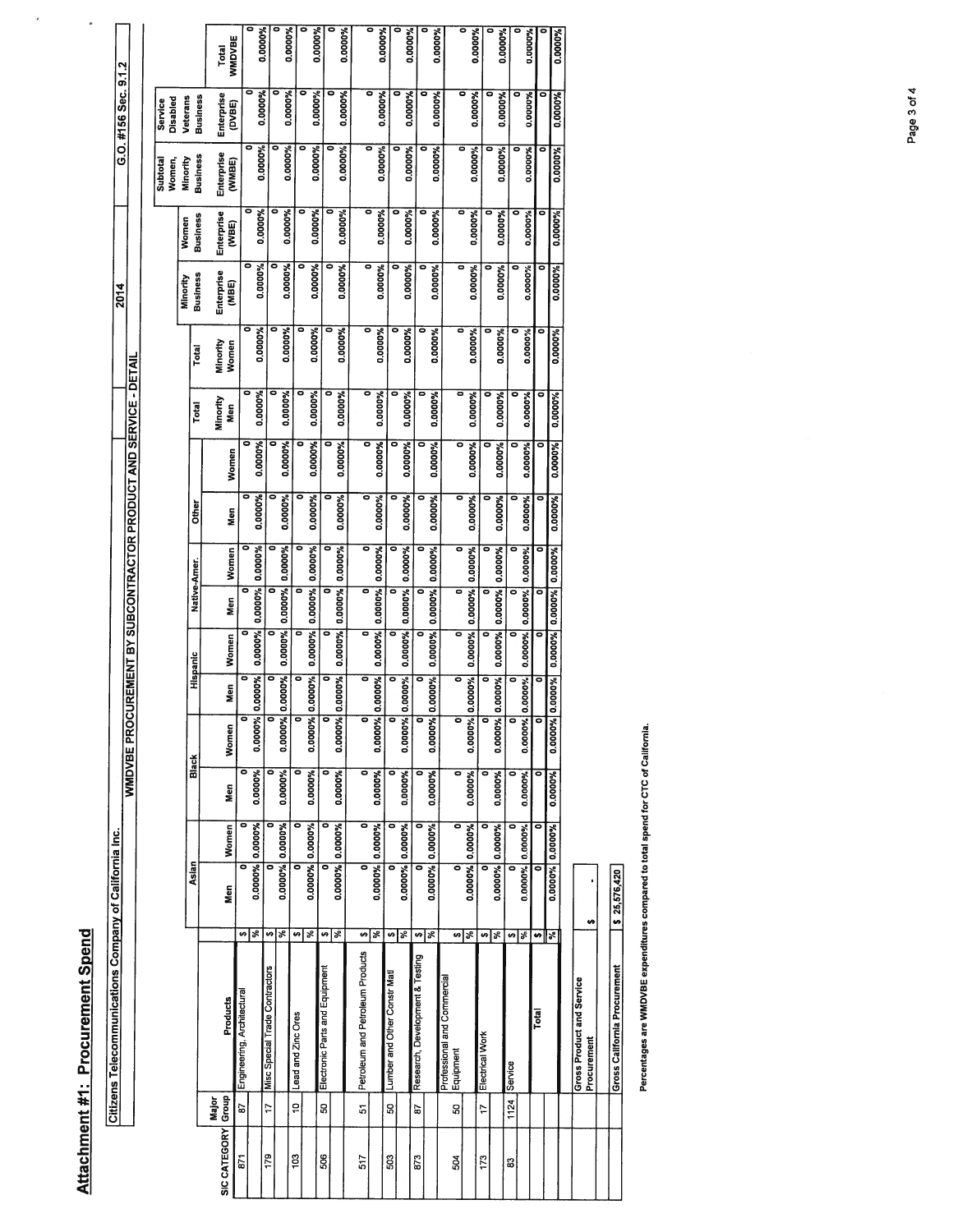Attachment #1: Procurement Spend Attachment #1: Procurement Spend

 $\blacksquare$ 

 $\begin{array}{c} \bullet \end{array}$ 

|              |                | Citizens Telecommunications Company of California Inc. |              |                                                    |                                  |                         |           |                         |                 |                 |          |                                                |                 |          | 2014                 |                          |                             | G.O. #156 Sec. 9.1.2 |               |
|--------------|----------------|--------------------------------------------------------|--------------|----------------------------------------------------|----------------------------------|-------------------------|-----------|-------------------------|-----------------|-----------------|----------|------------------------------------------------|-----------------|----------|----------------------|--------------------------|-----------------------------|----------------------|---------------|
|              |                |                                                        |              |                                                    |                                  | <b>NUMDA</b>            |           |                         |                 |                 |          | BE PROCUREMENT BY PRODUCT AND SERVICE - DETAIL |                 |          |                      |                          |                             |                      |               |
|              |                |                                                        |              |                                                    |                                  |                         |           |                         |                 |                 |          |                                                |                 |          |                      |                          | Subtotal<br>Women,          | Disabled<br>Service  |               |
|              |                |                                                        | Asian        |                                                    | Black                            |                         | Hispanic  |                         | Native-Amer.    |                 | Other    |                                                | Total           | Total    | Business<br>Minority | <b>Business</b><br>Women | <b>Business</b><br>Minority | Veterans<br>Business |               |
|              | Major<br>Group |                                                        |              |                                                    |                                  |                         |           |                         |                 |                 |          |                                                | <b>Minority</b> | Minority | Enterprise           | Enterprise               | Enterprise                  | Enterprise           | <b>Total</b>  |
| SIC CATEGORY |                | Products                                               | Men          | Women                                              | Men                              | Women                   | men<br>Si | Women                   | Men             | Women           | Men      | Women                                          | Nen             | Women    | (MBE)                | (WBE)                    | (WWBE)                      | (DVBE)               | <b>NWDVBE</b> |
| 571          | 29             | ∞ ङ<br>Engineering, Architectural                      |              | S                                                  | ន្ត<br>ន្ធ                       | ន្ត                     | \$4,961   | ຸຊ                      | ິ               | ຸລຸ             | ຸລຸ      | g                                              | \$4,961         | g        | \$4,961              | ន្ត                      | \$4,961                     | ິ                    | \$4,961       |
|              |                |                                                        |              | 0.0000% 0.0000%                                    | 0.0000%                          | 0.0000%                 | 0.0194%   | 0.0000%                 | 0.0000%         | 0.0000%         | 0.0000%  | 0.0000%                                        | 0.0194%         | 0.0000%  | 0.0194%              | 0.0000%                  | 0.0194%                     | 0.0000%              | 0.0194%       |
| 179          | Ħ              | ø<br>Misc Special Trade Contractors                    |              |                                                    | S)                               | ន្ល                     | ន្ធ       | ន្ល                     | ິ               | ຸຊ              | ິ        | ິ                                              | ິ               | ຸລຸ      | ន្ល                  | \$67,494                 | \$67,494                    | ន្ត                  | \$67,494      |
|              |                | ౹శ                                                     |              | 0.0000% 0.0000%                                    | 0.0000%                          | 0.0000%                 | 0.0000%   | 0.0000%                 | 0.0000%         | 0.0000%         | 0.0000%  | 0.0000%                                        | 0.0000%         | 0.0000%  | 0.0000%              | 0.2639%                  | 0.2639%                     | 0.0000%              | 0.2639%       |
| g            | ă              | ø<br>Lead and Zinc Ores                                |              | ន្ល                                                | ន្ត<br>ន្ត                       | ន្ល                     | g         | ິ                       | ន្ល             | S               | \$156    | ຸລຸ                                            | \$156           | ຸລຸ      | \$156                | ຸຊ                       | \$156                       | ន្ល                  | \$156         |
|              |                | ]ঃ                                                     |              | 0.0000% 0.0000%                                    | 0.0000%                          | 0.0000%                 | 0.0000%   | 0.0000%                 | 0.0000%         | 0.0000%         | 0.0006%  | 0.0000%                                        | 0.0006%         | 0.0000%  | 0.0006%              | 0.0000%                  | 0.0006%                     | 0.0000%              | 0.0006%       |
| 506          | នូ             | ø<br>Electronic Parts and Equipment                    |              | ន្ធ                                                | \$187<br>$\overline{\mathbf{a}}$ | ន្ត                     | g         | ន្ល                     | ន្ល             | SO <sub>1</sub> | S,       | ິ                                              | \$187           | ິ        | \$187                | \$553,984                | \$554,171                   | ຸຊ                   | \$554,171     |
|              |                | ४                                                      |              | 0.0000% 0.0000%                                    | 0.0007%                          | 0.0000%                 | 0.0000%   | 0.0000%                 | 0.0000%         | 0.0000%         | 0.0000%  | 0.0000%                                        | 0.0007%         | 0.0000%  | 0.0007%              | 2.1660%                  | 2.1667%                     | 0.0000%              | 2.1667%       |
| 517          | 5              | s<br>Petroleum and Petroleum Products                  |              | $\overline{\mathbf{s}}$<br>ន្ត                     | Ş,                               | <u>ទ</u>                | \$684     | g                       | ន្ត             | g               | g        | ន្ល                                            | \$684           | ន្ល      | \$684                | g                        | \$684                       | ន្ល                  | \$684         |
|              |                | 昌                                                      |              | 0.0000% 0.0000%                                    | 0.0000%                          | 0.0000%                 | 0.0027%   | 0.0000%                 | 0.0000%         | 0.0000%         | 0.0000%  | 0.0000%                                        | 0.0027%         | 0.0000%  | 0.0027%              | 0.0000%                  | 0.0027%                     | 0.0000%              | 0.0027%       |
| 503          | g              | জ $\sqrt{8}$<br>Lumber and Other Constr Mat            |              | $\overline{\mathbf{s}}$<br>ຊ                       | Ş                                | \$O                     | g,        | ິ                       | ຸຊ              | ន្ត             | ន្ត      | ຸລຸ                                            | Ş               | ន្ល      | g                    | \$336                    | \$336                       | å                    | \$336         |
|              |                |                                                        |              | 0.0000% 0.0000%                                    | 0.0000%                          | 0.0000%                 | 0.0000%   | 0.0000%                 | 0.0000%         | 0.0000%         | 0.0000%  | 0.0000%                                        | 0.0000%         | 0.0000%  | 0.0000%              | 0.0013%                  | 0.0013%                     | 0.0000%              | 0.0013%       |
| 873          | 29             | ∞ ङ<br>Research, Development & Testing                 | \$9,203      | ន្ធ                                                | Ş                                | ႙ၟ                      | <u>ន្</u> | ន្ធ                     | ຸຊ              | ន្ត             | ន្ធ      | ន្ត                                            | \$9,203         | ន្ត      | \$9,203              | ន្ធ                      | \$9,203                     | ន្ល                  | \$9,203       |
|              |                |                                                        |              | 0.0360% 0.0000%                                    | 0.0000%                          | 0.0000%                 | 0.0000%   | 0.0000%                 | 0.0000%         | 0.0000%         | 0.0000%  | 0.0000%                                        | 0.0360%         | 0.0000%  | 0.0360%              | 0.0000%                  | 0.0360%                     | 0.0000%              | 0.0360%       |
| 504          | SS             | ७ ह<br>Professional and Commercial<br>Equipment        |              | g<br>$\overline{\mathbf{s}}$                       | ន្ត                              | ធ្ល                     | 유         | ន្ត                     | ន្ល             | s,              | ន្ត      | ន្ធ                                            | ິ               | ន្ល      | g                    | \$665                    | \$665                       | ន្ល                  | \$665         |
|              |                |                                                        |              | 0.0000% 0.0000%                                    | 0.0000%                          | 0.0000%                 | 0.0000%   | 0.0000%                 | 0.0000% 0.0000% |                 | 0.0000%  | 0.0000%                                        | 0.0000%         | 0.0000%  | 0.0000%              | 0.0026%                  | 0.0026%                     | 0.0000%              | 0.0026%       |
| 173          | $\overline{u}$ | Ø<br>Electrical Work                                   |              | ន្ត<br>ន្ត                                         | ន្ល                              | ន្ល                     | ន្ត       | ິ                       | ន្ធ             | g               | <u>ន</u> | ន្ល                                            | ິ               | ິ        | ន្ល                  | \$58,220                 | \$58,220                    | ຸລ                   | \$58,220      |
|              |                | 圖                                                      |              | 0.0000% 0.0000%                                    | 0.0000%                          | 0.0000%                 | 0.0000%   | 0.0000%                 | 0.0000% 0.0000% |                 | 0.0000%  | 0.0000%                                        | 0.0000%         | 0.0000%  | 0.0000%              | 0.2276%                  | 0.2276%                     | 0.0000%              | 0.2276%       |
| 33           |                | U)<br>1124 Service                                     |              | $\overline{\mathbf{s}}$<br>$\overline{\mathbf{s}}$ | <u>ទ</u>                         | $\overline{\mathbf{a}}$ | ន្ត       | <u>ន</u>                | ິ               | S               | \$50     | ន្ធ                                            | \$50            | ន្ធ      | \$50                 | ន្ល                      | \$50                        | ິ                    | \$50          |
|              |                | 昂                                                      |              | 0.0000% 0.0000%                                    | 0.0000%                          | 0.0000%                 | 1.0000%   | 0.0000%                 | 0.0000% 0.0000% |                 | 0.0002%  | 0.0000%                                        | 0.0002%         | 0.0000%  | 0.0002%              | 0.0000%                  | 0.0002%                     | 0.0000%              | 0.0002%       |
|              |                | m<br>Total                                             | 9,203        |                                                    | 187                              | ō                       | 5,645     |                         |                 | o               | 206      | ۰                                              | 15,241          |          | 15,241               | 680,699                  | 695,940                     |                      | 695,940       |
|              |                | s,                                                     |              | 0.0360% 0.0000%                                    | 0.0007%                          | 0.0000%                 | 0.0221%   | 0.0000% 0.0000% 0.0000% |                 |                 | 0.0008%  | 0.0000%                                        | 0.0596%         | 0.0000%  | 0.0596%              | 2.6614%                  | 2.7210%                     | 0.0000%              | 2.7210%       |
|              |                |                                                        |              |                                                    |                                  |                         |           |                         |                 |                 |          |                                                |                 |          |                      |                          |                             |                      |               |
|              |                | Gross Product and Service<br>Procurement               | 695,940<br>u |                                                    |                                  |                         |           |                         |                 |                 |          |                                                |                 |          |                      |                          |                             |                      |               |
|              |                |                                                        |              |                                                    |                                  |                         |           |                         |                 |                 |          |                                                |                 |          |                      |                          |                             |                      |               |
|              |                | Gross California Procurement                           | \$25,576,420 |                                                    |                                  |                         |           |                         |                 |                 |          |                                                |                 |          |                      |                          |                             |                      |               |

Percentages are WMDVBE expenditures compared to total spend for CTC of California. Percentages are WMDVBE expenditures compared to total spend for CTC of California.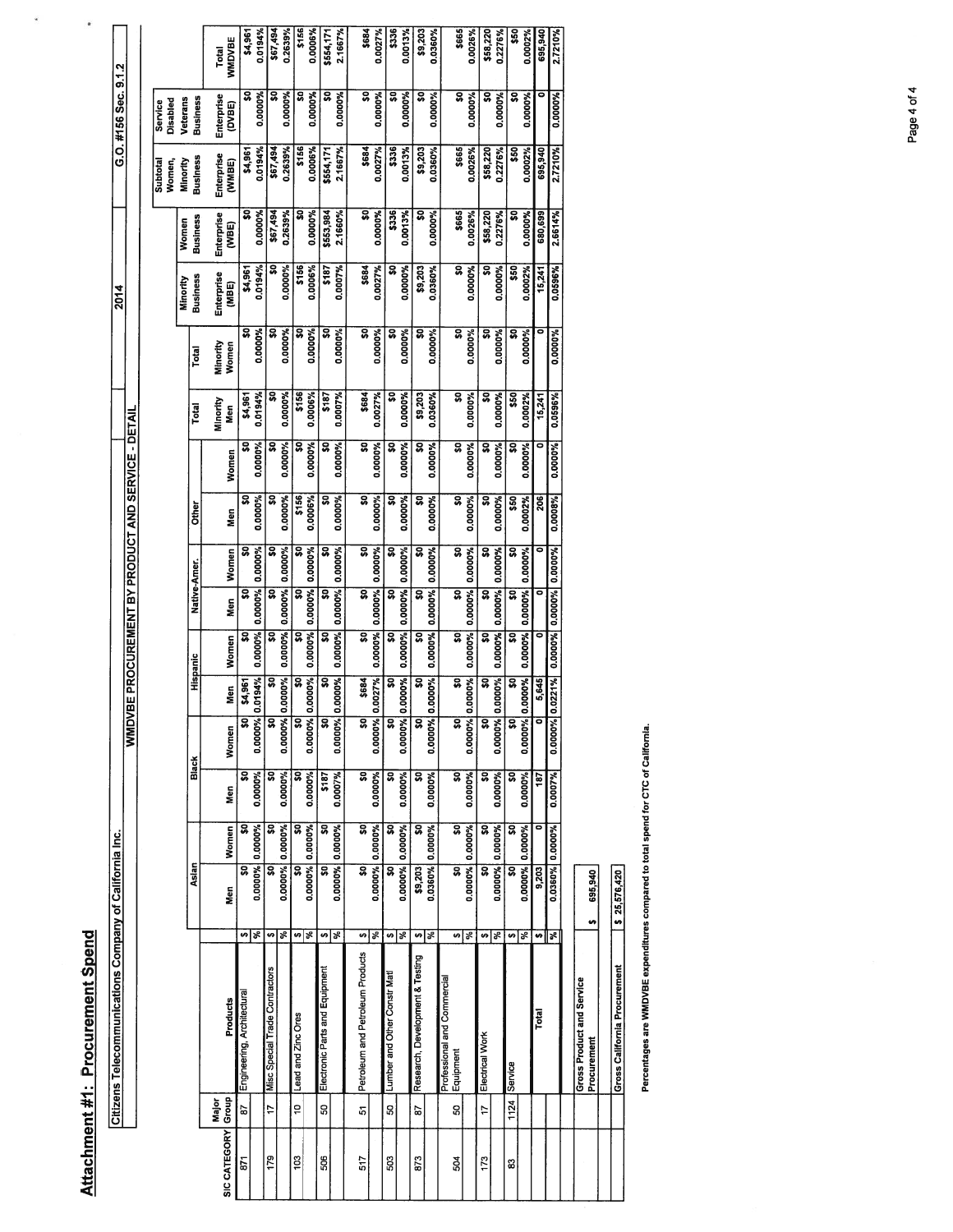### Attachment #2: Goals Attachment #2: Goals

 $\ddot{\phantom{a}}$ 

# Short Term Goals for 2015 Short Term Goals for 2015

|                                                        |                    |          |                 | Total           | <b>WMDVBE</b> | 0.0200%                    | 0.3000%                                 | 0.0000%                 | 2.2500%                        | 0.0000%                 | 0.0000%                      | 0.0400%                            |                             | 0.0000%                 | 0.2500%                 | 0.0000%                 | 2.8600%                         |
|--------------------------------------------------------|--------------------|----------|-----------------|-----------------|---------------|----------------------------|-----------------------------------------|-------------------------|--------------------------------|-------------------------|------------------------------|------------------------------------|-----------------------------|-------------------------|-------------------------|-------------------------|---------------------------------|
| G.O. #156 Sec. 9.1.2                                   |                    | Veterans | <b>Business</b> | Enterprise      | (DVBE)        | 0.0000%                    | 0.0000%                                 | 0.0000%                 | 0.0000%                        | 0.0000%                 | 0.0000%                      | 0.0000%                            |                             | 0.0000%                 | 0.0000%                 | 0.0000%                 | 0.0000%                         |
|                                                        |                    | Minority | Business        | Enterprise      | <b>Carima</b> | 0.0200%                    | 0.3000%                                 | 0.0000%                 | 2.2500%                        | 0.0000%                 | 0.0000%                      | 0.0400%                            |                             | 0.0000%                 | 0.2500%                 | 0.0000%                 | 0.0600%                         |
|                                                        |                    | Women    | <b>Business</b> | Enterprise      | (WBE)         | 0.0000%                    | 0.3000%                                 | 0.0000%                 | 2.2500%                        | 0.0000%                 | 0.0000%                      | 0.0000%                            |                             | 0.0000%                 | 0.2500%                 | 0.0000%                 | 0.0000%                         |
|                                                        |                    | Minority | <b>Business</b> | Enterprise      | (MBE)         | 0.0200%                    | 0.0000%                                 | 0.0000%                 | 0.0000%                        | 0.0000%                 | 0.0000%                      | 0.0400%                            |                             | 0.0000%                 | 0.0000%                 | 0.0000%                 | 0.0600%                         |
|                                                        |                    |          | Total           | Minority        | Women         | 0.0000%                    |                                         |                         | 0.0000%                        | 0.0000%                 | 0.0000%                      | 0.0000%                            |                             |                         | 0.0000%                 |                         |                                 |
|                                                        |                    |          | Total           | <b>Minority</b> | Men           | 0.0200%                    | 0.0000% 0.0000% 0.0000%                 | 0.0000% 0.0000%         | 0.0000%                        | 0.0000%                 | 0.0000%                      | 0.0400%                            |                             | 0.0000% 0.0000%         | 0.0000%                 | 0.0000% 0.0000%         | 0.0600% 0.0000%                 |
|                                                        |                    |          |                 |                 | Women         | 0.0000%                    |                                         | 0.0000%                 | 0.0000%                        | 0.0000%                 | 0.0000%                      | 0.0000%                            |                             | 0.0000%                 | 0.0000%                 | 0.0000%                 | 0.0000%                         |
|                                                        |                    |          | <b>Other</b>    |                 | Men           | 0.0000%                    | 0.0000% 0.0000% 0.0000% 0.0000% 0.0000% | 0.0000%                 | 0.0000%                        | 0.0000%                 | 0.0000%                      | 0.0000%                            |                             | 0.0000%                 | 0.0000%                 | 0.0000%                 | 0.0000%                         |
|                                                        |                    |          |                 |                 | Women         |                            |                                         |                         |                                |                         |                              |                                    |                             |                         |                         |                         | 0.0200% 0.0000% 0.0000% 0.0000% |
|                                                        | WMDVBE PROCUREMENT |          | Native-Amer.    |                 | Men           | 0.0000% 0.0000% 0.0000%    |                                         | 0.0000% 0.0000% 0.0000% | 0.0000% 0.0000% 0.0000%        | 0.0000% 0.0000% 0.0000% | 0.0000% 0.0000% 0.0000%      | 0.0000% 0.0000% 0.0000%            |                             | 0.0000% 0.0000% 0.0000% | 0.0000% 0.0000% 0.000%  | 0.0000% 0.0000% 0.0000% |                                 |
|                                                        |                    |          |                 |                 | Women         |                            |                                         |                         |                                |                         |                              |                                    |                             |                         |                         |                         |                                 |
|                                                        |                    |          | Hispanic        |                 | Men           | 0.0200%                    |                                         | 0.0000%                 | 0.0000%                        | 0.0000%                 | 0.0000%                      | 0.0000%                            |                             | 0.0000%                 | 0.000%                  | 0.000%                  |                                 |
|                                                        |                    |          |                 |                 | Women         | .0000%                     | 19000%<br>o                             | <b>0000%</b><br>o       | 0000%<br>ø                     | <b>%0000.</b><br>ø      | 0000%<br>ø                   | -0000%<br>ø                        |                             | ,0000%<br>o             | 1%0000.                 | 1%0000                  | 0000%                           |
|                                                        |                    |          | Black           |                 | Men           | 0.0000%                    |                                         | 0.0000%                 |                                | 0.0000%                 | 0.0000%                      | 0.0000%                            |                             |                         |                         |                         |                                 |
|                                                        |                    |          |                 |                 | Women         | 0.0000% 0.0000%            | 0.0000% 0.0000% 0.0000%                 | 0.0000% 0.0000%         | 0.0000% 0.0000% 0.0000%        | 0.0000% 0.0000%         | 0.0000% 0.0000%              | 0.0400% 0.0000%                    |                             | 0.0000% 0.0000% 0.0000% | 0.0000% 0.0000% 0.0000% | 0.0000% 0.0000% 0.0000% |                                 |
|                                                        |                    |          | Asian           |                 | Men           |                            |                                         |                         |                                |                         |                              |                                    |                             |                         |                         |                         | % 0.0400% 0.0000% 0.0000%       |
|                                                        |                    |          |                 |                 |               | द्भ                        | se<br>Se                                | इ                       | F                              | इ                       | F                            | ्रू                                |                             | š                       |                         |                         |                                 |
| Citizens Telecommunications Company of California Inc. |                    |          |                 |                 | Products      | Engineering, Architectural | Misc Special Trade Contractors          | Lead and Zinc Ores      | Electronic Parts and Equipment | Products                | Lumber and Other Constr Matl | Research, Development &<br>Testing | Professional and Commercial | Equipment               | Electrical Work         | Service                 | Total                           |
|                                                        |                    |          |                 | Major           | dholp         | 67                         | Þ                                       | å                       | S                              | 5                       | g                            | 87                                 |                             | ន                       | 17                      | 1124                    |                                 |
|                                                        |                    |          |                 | SIC CATEGORY    |               | 671                        | 179                                     | ខួ                      | 506                            | 517                     | នី                           | 873                                |                             | ន្លី                    | 173                     | 3                       |                                 |

×,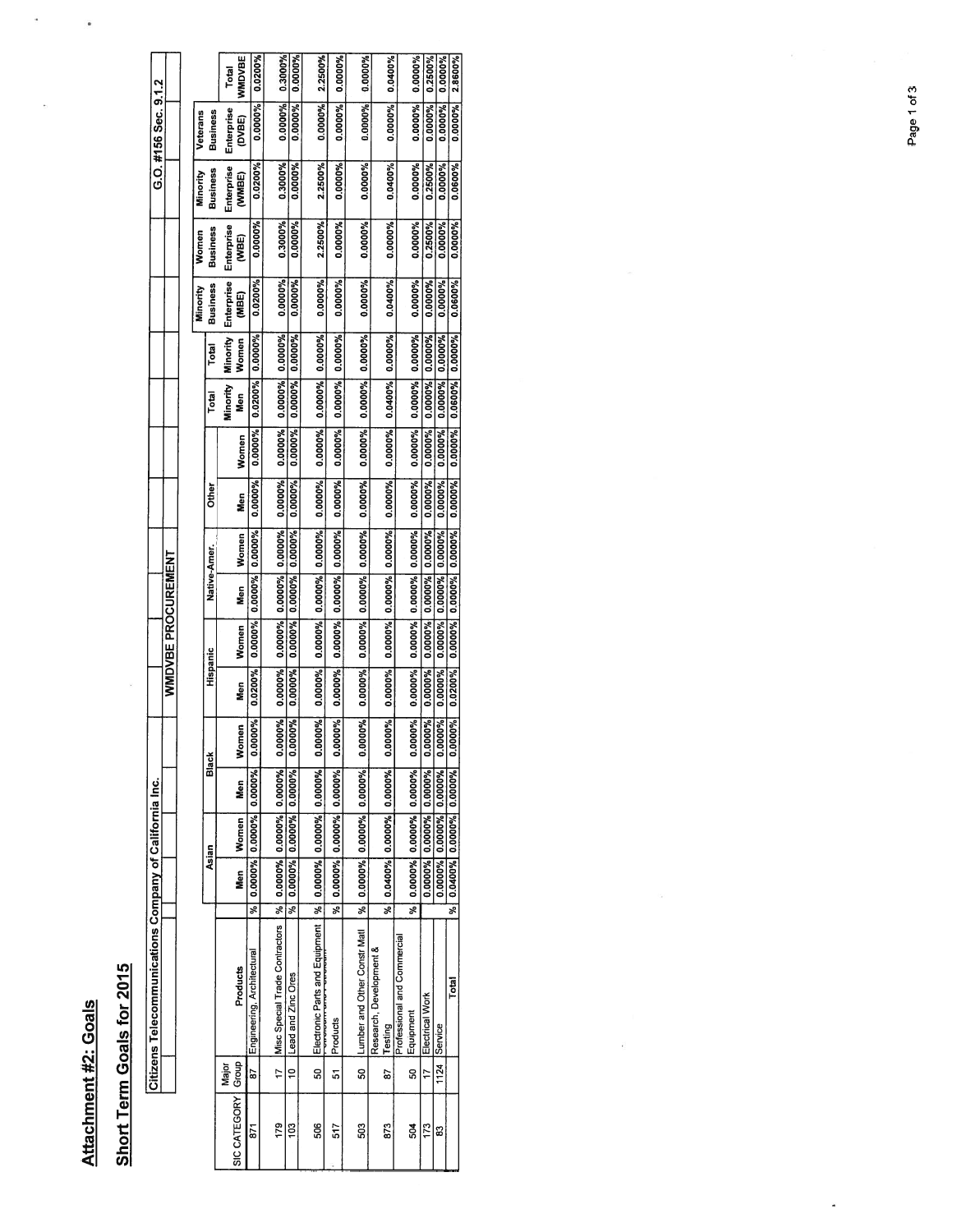Attachment #2: Goals Attachment #2: Goals

## Mid-Term Goals for 2017 Mid-Term Goals for 2017

|                   | י |  |
|-------------------|---|--|
|                   |   |  |
| Í<br>İ            |   |  |
| ļ<br>:            |   |  |
| ļ<br>ś<br>i       | l |  |
|                   |   |  |
| $2$ ens<br>5<br>í |   |  |

 $\hat{\mathbf{u}}$ 

 $\overline{\phantom{a}}$ 

|                 | <b>WMDVBE</b><br>Total         | 0.5000%                    | 0.5000%                                                         | 0.0000%                 | 3.5000%                                                          | 0.0000%                 | 0.0000%                      | 0.0400%                            | 0.0000%                                  | 0.3500%                 | 0.0000%                 | 4.8900%                      |
|-----------------|--------------------------------|----------------------------|-----------------------------------------------------------------|-------------------------|------------------------------------------------------------------|-------------------------|------------------------------|------------------------------------|------------------------------------------|-------------------------|-------------------------|------------------------------|
| <b>Business</b> | Enterprise<br>(DVBE)           | 0.0000%                    | 0.0000%                                                         | 0.0000%                 | 0.0000%                                                          | 0.0000%                 | 0.0000%                      | 0.0000%                            | 0.0000%                                  | 0.0000%                 | 0.0000%                 | 0.000%                       |
| <b>Business</b> | Enterprise<br>(WWBE)           | 0.5000%                    | 0.5000%                                                         | 0.0000%                 | 3.5000%                                                          | 0.0000%                 | 0.0000%                      | 0.0400%                            | 0.0000%                                  | 0.3500%                 | 0.0000%                 | 0.5400%                      |
| <b>Business</b> | Enterprise<br>冒                | 0.0000%                    | 0.5000%                                                         | 0.0000%                 | 3.5000%                                                          | 0.0000%                 | 0.0000%                      | 0.0000%                            | 0.0000%                                  | 0.3500%                 | 0.0000%                 | 0.0000%                      |
| <b>Business</b> | Minority   Enterprise<br>(MBE) | 0.5000%                    | 0.0000%                                                         | 0.0000%                 | 0.0000%                                                          | 0.0000%                 | 0.0000%                      | 0.0400%                            | 0.0000%                                  | 0.0000%                 | 0.0000%                 | 0.5400%                      |
| Total           | Women                          | 0.0000%                    |                                                                 | 0.0000%                 |                                                                  | 0.0000%                 | 0.0000%                      | 0.0000%                            |                                          | 0.0000%                 | 0.0000%                 |                              |
| Total           | Minority<br>Men                | 0.5000%                    | 0.0000% 0.0000%                                                 | 0.0000%                 |                                                                  | 0.0000%                 | 0.0000%                      | 0.0400%                            | 0.0000% 0.0000%                          | 0.0000%                 | 0.0000%                 | 0.5400% 0.0000%              |
|                 | Women                          | 0.0000%                    | 0.0000%                                                         | 0.0000%                 | 0.0000% 0.0000% 0.0000% 0.0000%                                  | 0.0000%                 | 0.0000%                      | 0.0000%                            | 0.0000%                                  | 0.0000%                 | 0.0000%                 | 0.0000;0                     |
| <b>Other</b>    | Men                            | 0.0000%                    | 0.0000%                                                         | 0.000%                  |                                                                  | 0.000%                  | 0.0000%                      | 0.0000%                            | 0.0000%                                  | 0.0000%                 | 0.000%                  | 0.000%                       |
| Native-Amer.    | Women                          |                            |                                                                 | 0.0000% 0.0000% 0.0000% |                                                                  |                         |                              |                                    | 0.0000% 0.0000% 0.0000%                  |                         | 0.0000% 0.0000% 0.0000% | 0.0000% 0.0000% 0.0000%      |
|                 | Nen<br>S                       | 0.0000% 0.0000% 0.0000%    | 0.0000% 0.0000% 0.0000%                                         |                         |                                                                  | 0.0000% 0.0000% 0.0000% | 0.0000% 0.0000% 0.0000%      | 0.0000% 0.0000% 0.0000%            |                                          | 0.0000% 0.0000% 0.0000% |                         |                              |
|                 | Women                          |                            |                                                                 |                         | 0.0000% 0.0000% 0.0000%                                          |                         |                              |                                    |                                          |                         |                         |                              |
| Hispanic        | Men                            | 0.5000%                    | 0.0000%                                                         | 0.0000%                 | 0.0000%                                                          | 0.0000%                 | 0.0000%                      | 0.0000%                            | 0.0000%                                  | 0.0000%                 | 0.0000%                 | 0.5000%                      |
|                 | Women                          | 0000%<br>ĕ                 | 0.0000%                                                         | 0000%<br>ē              | 0.0000%                                                          | 0000%<br>ĕ              | 0.0000%                      | 0.0000%                            | 0.0000%                                  | 0.0000%                 | 0.0000%                 | 0.0000%                      |
| Black           | Men                            |                            |                                                                 | 0.0000% 0.0000% 0.0000% |                                                                  |                         |                              |                                    | 0.0000% 0.0000% 0.0000%                  |                         | 0.0000% 0.0000% 0.0000% |                              |
| Asian           | Women                          | 0.0000% 0.0000% 0.000%     |                                                                 |                         |                                                                  | 0.0000% 0.0000% 0.0000% |                              | 0.0400% 0.0000% 0.0000%            |                                          | 0.0000% 0.0000% 0.0000% |                         |                              |
|                 | ∫<br>≹                         |                            |                                                                 |                         |                                                                  |                         | %  0.0000%  0.0000%  0.0000% |                                    |                                          |                         |                         | %  0.0400%  0.0000%  0.0000% |
|                 |                                | ू<br>इ                     |                                                                 | ze<br>S                 |                                                                  | रू<br>अ                 |                              | रू<br>अ                            | ॢ                                        |                         |                         |                              |
|                 | Products                       | Engineering, Architectural | Misc Special Trade Contractors  %   0.0000%   0.0000%   0.0000% | Lead and Zinc Ores      | Electronic Parts and Equipment   %   0.0000%   0.0000%   0.0000% | Products                | Lumber and Other Constr Matl | Research, Development &<br>Testing | Professional and Commercial<br>Equipment | Electrical Work         | Service                 | Total                        |
|                 | Major                          | 57                         | 17                                                              | ă                       | នូ                                                               | 5                       | ន                            | 52                                 | ິສ                                       | 17                      | 1124                    |                              |
|                 | SIC CATEGORY   Group           | 671                        | 179                                                             | °3                      | 506                                                              | 517                     | 503                          | 873                                | 504                                      | 173                     | S3                      |                              |

 $\widetilde{v}$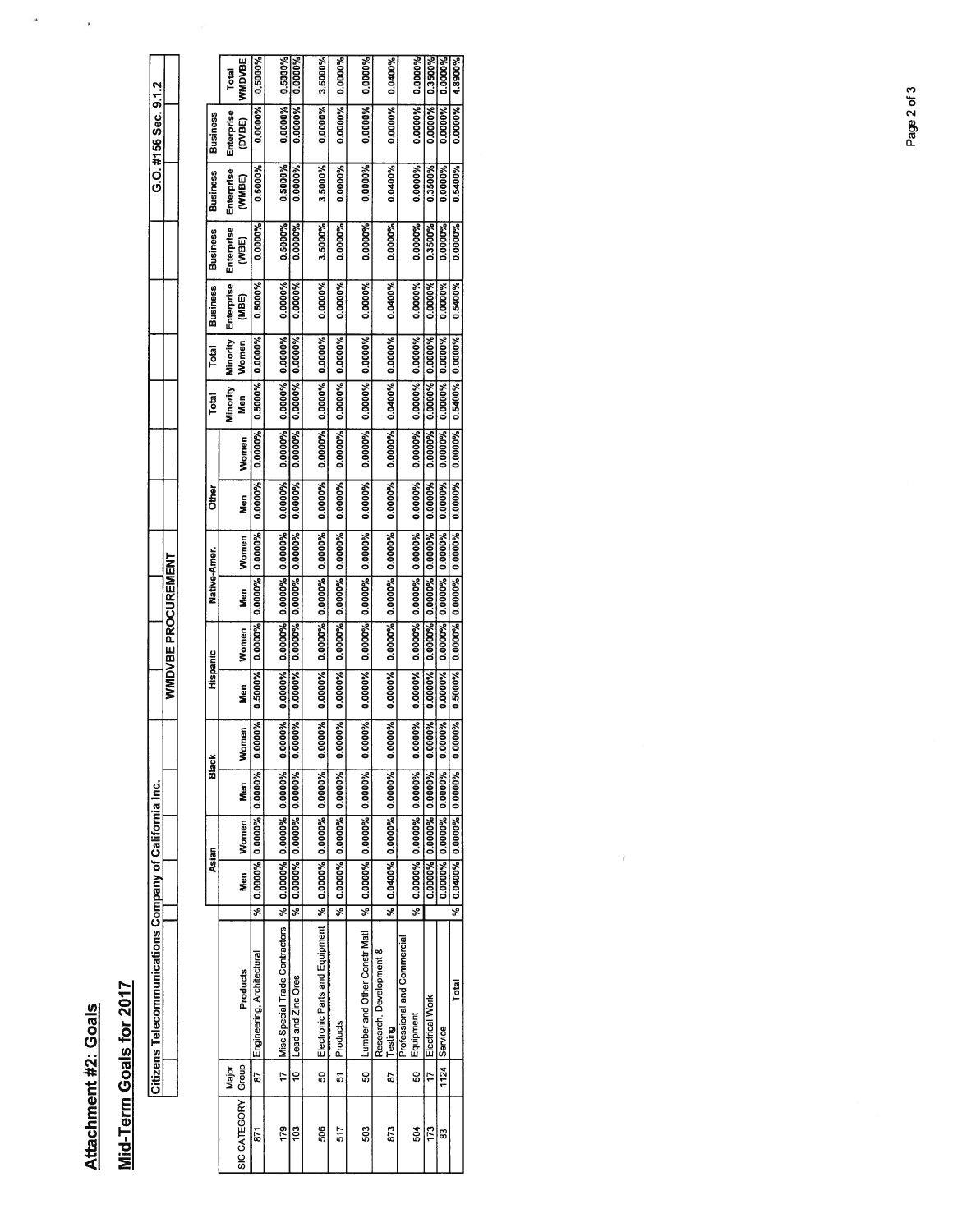Attachment #2: Goals Attachment #2: Goals

## Long-Term Goals for 2019 Long-Term Goals for 2019

|                                                                                                                                                          | $\mathcal{L}^{\text{max}}_{\text{max}}$ and $\mathcal{L}^{\text{max}}_{\text{max}}$ and $\mathcal{L}^{\text{max}}_{\text{max}}$ |  |
|----------------------------------------------------------------------------------------------------------------------------------------------------------|---------------------------------------------------------------------------------------------------------------------------------|--|
|                                                                                                                                                          |                                                                                                                                 |  |
| l                                                                                                                                                        |                                                                                                                                 |  |
| Ì                                                                                                                                                        |                                                                                                                                 |  |
| ֺ֘                                                                                                                                                       |                                                                                                                                 |  |
| ֖֖֪ׅׅׅׅ֧ׅׅׅ֧ׅ֖֧ׅ֖֧ׅ֖֧֧ׅ֧֧ׅ֧֧֧֧֧֧֧֧֧֧֧֚֚֚֚֚֚֚֚֚֚֚֚֚֚֚֚֚֚֚֚֡֝֝֝֝֝֝֝֬֝֬֝֬֝֬֝֬֝֬֞֝֬֝֬֞֝֬֝֬֞֝֬֝֬֞֝֞֝֬֝֞֞֝֬֝֬֝֬֝֬֝<br>֧֧֧֧֧֪֧֪֧֧֪֧֪֧֪֧֪֧֪֧֛֪֧֛֪֧֪֧֪֧֪֧֪֧֚֚֚֝֝֝ |                                                                                                                                 |  |
| י                                                                                                                                                        |                                                                                                                                 |  |

 $\bullet$ 

| Total<br><b>Other</b><br>Native-Amer.<br>Hispanic<br>Black<br>Asian                                                                 |  |  |  |  |  |          |                         |                 | Total               | <b>Business</b> | <b>Business</b>  | <b>Business</b>             | <b>Business</b>      |                        |
|-------------------------------------------------------------------------------------------------------------------------------------|--|--|--|--|--|----------|-------------------------|-----------------|---------------------|-----------------|------------------|-----------------------------|----------------------|------------------------|
| Major                                                                                                                               |  |  |  |  |  |          |                         |                 |                     |                 |                  |                             |                      |                        |
| Women<br>men<br>Se<br>Women<br>Men<br>omen<br>š<br>Men<br>Women<br>S<br>Sen<br>Products<br>SIC CATEGORY Group                       |  |  |  |  |  | Nen<br>S | Women                   | Minority<br>Men | Minority  <br>Women | Enterprise<br>g | Enterprise<br>go | Enterprise<br><b>(WWBE)</b> | Enterprise<br>(DVBE) | <b>WWDVBE</b><br>Total |
| 0.0000%<br>0.0000%<br>0.000%<br>0.7500%<br>0.0000%<br>0.0000%<br>0.000%<br>0.0000%<br>₹<br>Engineering, Architectural<br>52         |  |  |  |  |  | 0.000%   | 0.0000%                 | 0.7500%         | 0.0000%             | 0.7500%         | 0.0000%          | 0.7500%                     | 0.0000%              | 0.7500%                |
| 0.0000%  0.0000%  0.0000%  0.0000%  0.0000% <br>0000%<br>ă<br>% 0.0000% 0.0000% 0.0000%<br>Misc Special Trade Contractors<br>17     |  |  |  |  |  |          | 0.0000% 0.0000% 0.0000% |                 |                     | 0.0000%         | 0.7500%          | 0.7500%                     |                      |                        |
|                                                                                                                                     |  |  |  |  |  |          |                         |                 |                     |                 |                  |                             | 0.0000%              | 0.7500%                |
| 0.0000% 0.0000%<br>0.0000%<br>0.0000%<br>0000%<br>ö<br>0.0000% 0.0000% 0.0000%<br>ze<br>S<br>Lead and Zinc Ores<br>å                |  |  |  |  |  | 0.0000%  | 0.0000%                 | 0.0000% 0.0000% |                     | 0.000%          | 0.0000%          | 0.0000%                     | 0.0000%              | 0.0000%                |
| 0.0000% 0.0000% 0.0000% 0.0000% 0.0000%<br>0000%<br>ĕ<br>Electronic Parts and Equipment  %   0.0000%   0.0000%   0.0000%<br>នួ      |  |  |  |  |  |          | 0.0000% 0.0000% 0.0000% |                 |                     | 0.0000%         | 4.0000%          | 4.0000%                     | 0.0000%              | 4.0000%                |
| 0.0000% 0.0000% 0.0000%<br>0.0000%<br>0.0000%<br>0.0000% 0.0000% 0.0000%<br>द्भ<br>77.757.777.777.777.777.777.777<br>Products<br>51 |  |  |  |  |  | 0.0000%  | 0.0000%                 | 0.0000%         | 0.0000%             | 0.0000%         | 0.0000%          | 0.0000%                     | 0.0000%              | 0.0000%                |
| 0.0000%  0.0000%  0.0000%  0.0000% <br>0.0000%<br>$ %$ 0.0000% 0.0000% 0.0000%<br>Lumber and Other Constr Matl<br>ន                 |  |  |  |  |  | 0.0000%  | 0.0000%                 | 0.0000% 0.0000% |                     | 0.0000%         | 0.0000%          | 0.0000%                     | 0.0000%              | 0.0000%                |
| Research, Development &                                                                                                             |  |  |  |  |  |          |                         |                 |                     |                 |                  |                             |                      |                        |
| 0.0000% 0.0000% 0.0000% 0.0000%<br>0000%<br>ĕ<br>0.1000% 0.0000% 0.0000%<br>इ<br>Testing<br>59                                      |  |  |  |  |  | 0.0000%  | 0.0000% 0.1000% 0.0000% |                 |                     | 0.1000%         | 0.0000%          | 0.1000%                     | 0.0000%              | 0.1000%                |
| Professional and Commercial                                                                                                         |  |  |  |  |  |          |                         |                 |                     |                 |                  |                             |                      |                        |
| 0.0000% 0.0000% 0.0000% 0.0000%<br>0.0000%<br>%  0.0000%  0.0000%  0.0000% <br>Equipment<br>SO                                      |  |  |  |  |  | 0.0000%  | 0.0000%                 | 0.0000% 0.0000% |                     | 0.0000%         | 0.0000%          | 0.0000%                     | 0.0000%              | 0.0000%                |
| 0.0000% 0.0000% 0.0000%<br>0.0000%<br>0000%<br>ĕ<br>0.0000% 0.0000% 0.0000%<br>Electrical Work<br>17                                |  |  |  |  |  | 0.0000%  | 0.0000%                 | 0.0000% 0.0000% |                     | 0.000%          | 0.5000%          | 0.5000%                     | 0.0000%              | 0.5000%                |
| 0.0000% 0.0000% 0.0000% 0.0000%<br>0000%<br>o<br>0.0000% 0.0000% 0.0000%<br>Service<br>1124                                         |  |  |  |  |  | 0.0000%  | 0.0000%                 | 0.0000% 0.0000% |                     | 0.0000%         | 0.0000%          | 0.0000%                     | 0.0000%              | 0.0000%                |
| 0.7500% 0.0000% 0.0000% 0.0000%<br>0000%<br>ø<br>%  0.1000%  0.0000%  0.0000% <br>Total                                             |  |  |  |  |  | 0.0000%  | 0.0000%                 | 0.8500% 0.0000% |                     | 0.8500%         | 5.2500%          | 6.1000%                     | 0.0000%              | 6.1000%                |

 $\tilde{\omega}$